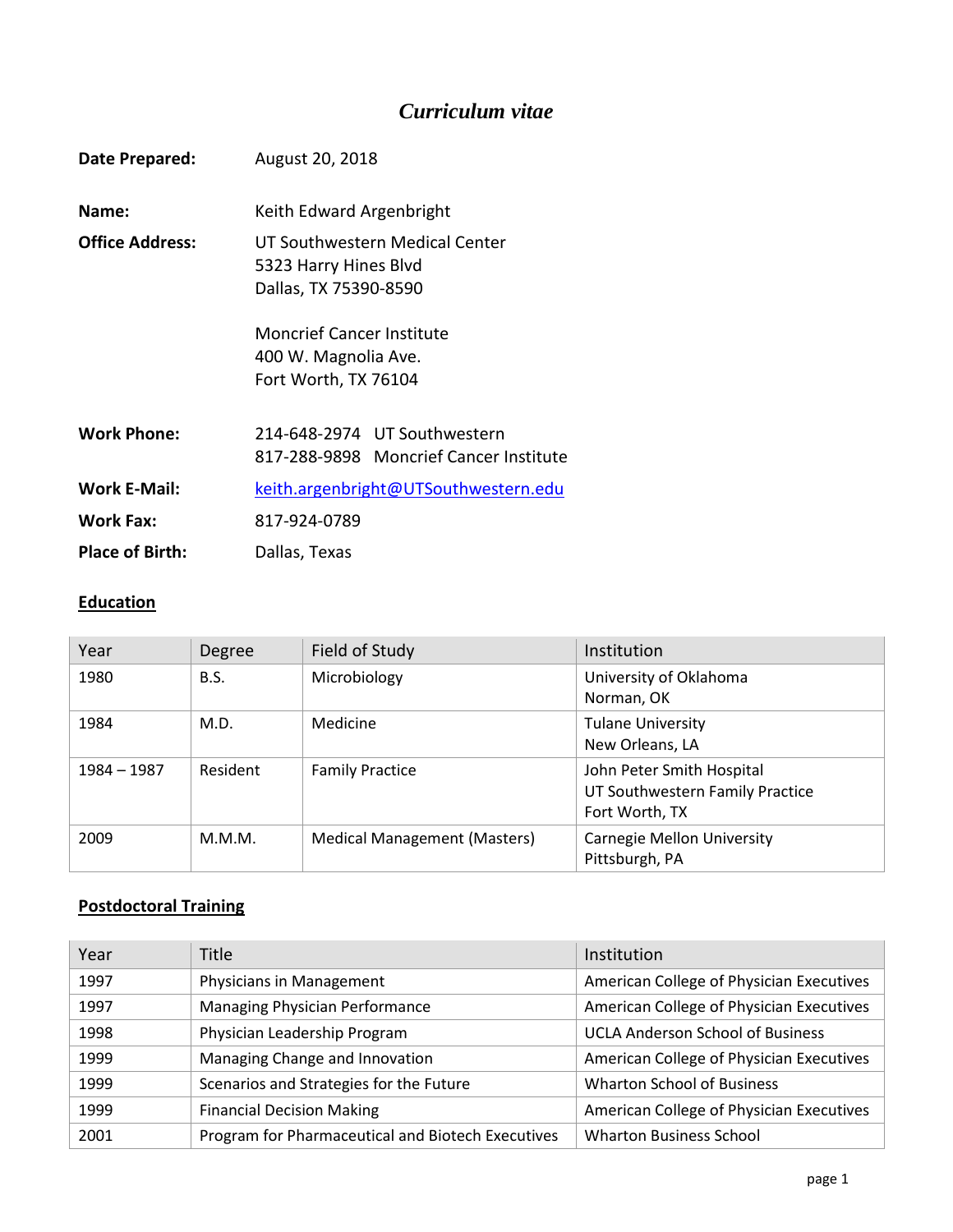| 2001 | Implementing Information Systems                   | American College of Physician Executives |
|------|----------------------------------------------------|------------------------------------------|
| 2004 | <b>Ethical Challenges for Physician Executives</b> | American College of Physician Executives |
| 2004 | The Future of Healthcare                           | American College of Physician Executives |
| 2004 | Successful IT Change Management                    | American College of Physician Executives |
| 2007 | The Three Faces of Quality                         | American College of Physician Executives |

### **Current Licensure and Certification**

**Licensure** 

Texas State Board of Medical Examiners (1985-Present)

| Board and Other Certification                      |      |
|----------------------------------------------------|------|
| American Board of Family Practice                  | 1987 |
| Recertification, American Board of Family Practice | 1994 |

#### **Honors and Awards**

| Year | Name of Honor/Award                       | <b>Awarding Organization</b>   |
|------|-------------------------------------------|--------------------------------|
| 1999 | Top Practice Management System            | <b>VHA</b>                     |
| 1999 | Top 100 Business Leaders in North Texas   | <b>Dallas Morning News</b>     |
| 2014 | UT Regents' Outstanding Teaching Award    | University of Texas            |
| 2015 | Southwestern Academy of Teachers - Member | UT Southwestern Medical Center |

### **Faculty Academic Appointments**

| Year(s)      | <b>Academic Title</b>                                            | Department                                                                                                                   | <b>Academic Institution</b>       |
|--------------|------------------------------------------------------------------|------------------------------------------------------------------------------------------------------------------------------|-----------------------------------|
| 2015-Present | Professor                                                        | Simmons Comprehensive<br>Cancer Center                                                                                       | UT Southwestern Medical Center    |
| 2013-Present | Director                                                         | <b>Moncrief Cancer Institute</b>                                                                                             | UT Southwestern Medical Center    |
| 2011-Present | Chief, Division of<br><b>Community Health</b><br><b>Sciences</b> | <b>Clinical Science</b>                                                                                                      | UT Southwestern Medical Center    |
| 2011-Present | Director of Leadership<br>and Mentoring<br>Program               | <b>Center of Translational</b><br>Medicine                                                                                   | UT Southwestern Medical Center    |
| 2015         | Adjunct Professor                                                | <b>Neeley School of Business</b>                                                                                             | <b>Texas Christian University</b> |
| 2007-2014    | Associate Professor                                              | Simmons Comprehensive<br><b>Cancer Center (primary</b><br>appointment)<br><b>Clinical Science</b><br>(secondary appointment) | UT Southwestern Medical Center    |
| 2007-2013    | <b>Medical Director</b>                                          | <b>Moncrief Cancer Institute</b>                                                                                             | UT Southwestern Medical Center    |
| 2007         | <b>Clinical Assistant</b>                                        | <b>Family Medicine</b>                                                                                                       | UT Southwestern Medical Center    |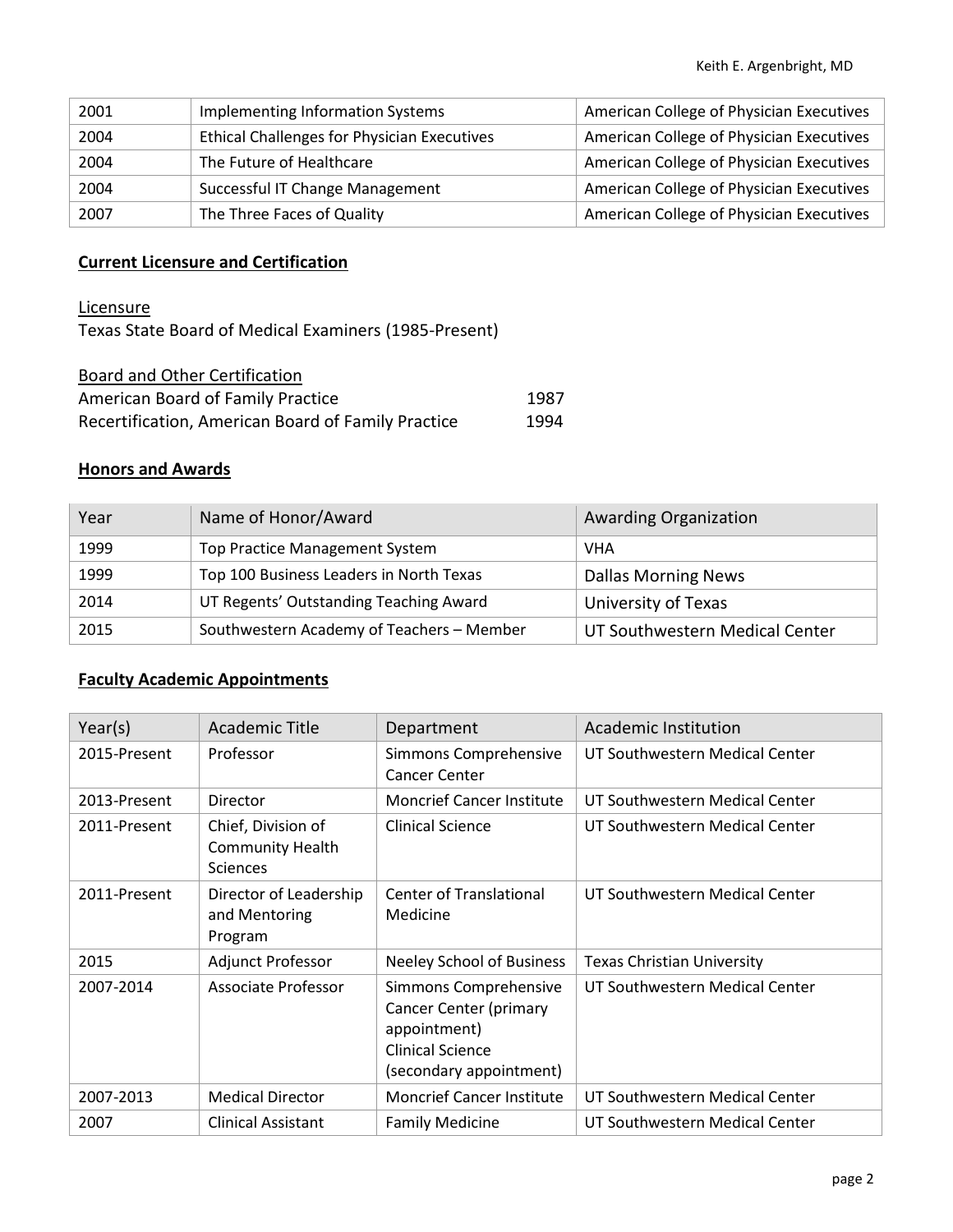|           | Professor           |                        |                                |
|-----------|---------------------|------------------------|--------------------------------|
| 1987-1990 | Assistant Professor | <b>Family Medicine</b> | UT Southwestern Medical Center |

### **Appointments at Hospitals/Affiliated Institutions**

| Past         |                                             |                              |                                      |
|--------------|---------------------------------------------|------------------------------|--------------------------------------|
| Year(s)      | <b>Position Title</b>                       | Department/Division          | Institution                          |
| 1996-1999    | Vice President &<br><b>Medical Director</b> | <b>Executive Office</b>      | All Saints Health System             |
| 1987-2000    | <b>Attending Staff</b>                      | <b>Family Practice</b>       | All Saints Health System             |
| 1987-2000    | <b>Attending Staff</b>                      | <b>Family Practice</b>       | Harris Methodist Fort Worth          |
| 1987-2000    | <b>Attending Staff</b>                      | <b>Family Practice</b>       | Cook Children's Hospital             |
|              |                                             |                              |                                      |
| Current      |                                             |                              |                                      |
| Year(s)      | <b>Position Title</b>                       | Department/Division          | Institution                          |
| 2007-Present | <b>Attending Staff</b>                      | <b>Simmons Cancer Center</b> | UT Southwestern University Hospitals |
| 2007-Present | <b>Attending Staff</b>                      | <b>Family Practice</b>       | John Peter Smith Hospital System     |

#### **Other Professional Positions**

| Year(s)          | <b>Position Title</b>                                                                                         | Institution                                                          |
|------------------|---------------------------------------------------------------------------------------------------------------|----------------------------------------------------------------------|
| $2015 - present$ | Course Director and Lecturer, Survey of Healthcare<br>Course                                                  | Texas Christian University<br><b>Neeley School of Business</b>       |
| $2009$ – present | Course Director and Lecturer, Clinical Research<br>Management and Leadership, School of Biomedical<br>Science | UT Southwestern Medical Center                                       |
| $2008 - present$ | School of Nursing, Guest Lecturer                                                                             | <b>Texas Christian University</b>                                    |
| $2004 - 2008$    | Faculty                                                                                                       | American College of Physician<br>Executives                          |
| 1997 - 1999      | Chairman, All Saints Medical Associates<br><b>Executive Committee</b>                                         | All Saints Health System                                             |
| 1997 – 1999      | <b>Medical Director</b>                                                                                       | All Saints Home Health Agency                                        |
| $1995 - 1997$    | Member                                                                                                        | All Saints Leadership Council                                        |
| 1991 - 1994      | <b>Assistant Medical Director</b>                                                                             | All Saints City View E.R.                                            |
| $1987 - 1988$    | <b>Medical Director</b>                                                                                       | Arlington Pediatric Clinic                                           |
| 1987 - 1989      | <b>Medical Director</b>                                                                                       | JPS Employee Health Clinic                                           |
| 1987 - 1996      | Private Community Practitioner, Family Practice                                                               | Southwest Medical Associates/Health<br><b>Partners Medical Group</b> |

#### **Major Administrative/Leadership Positions**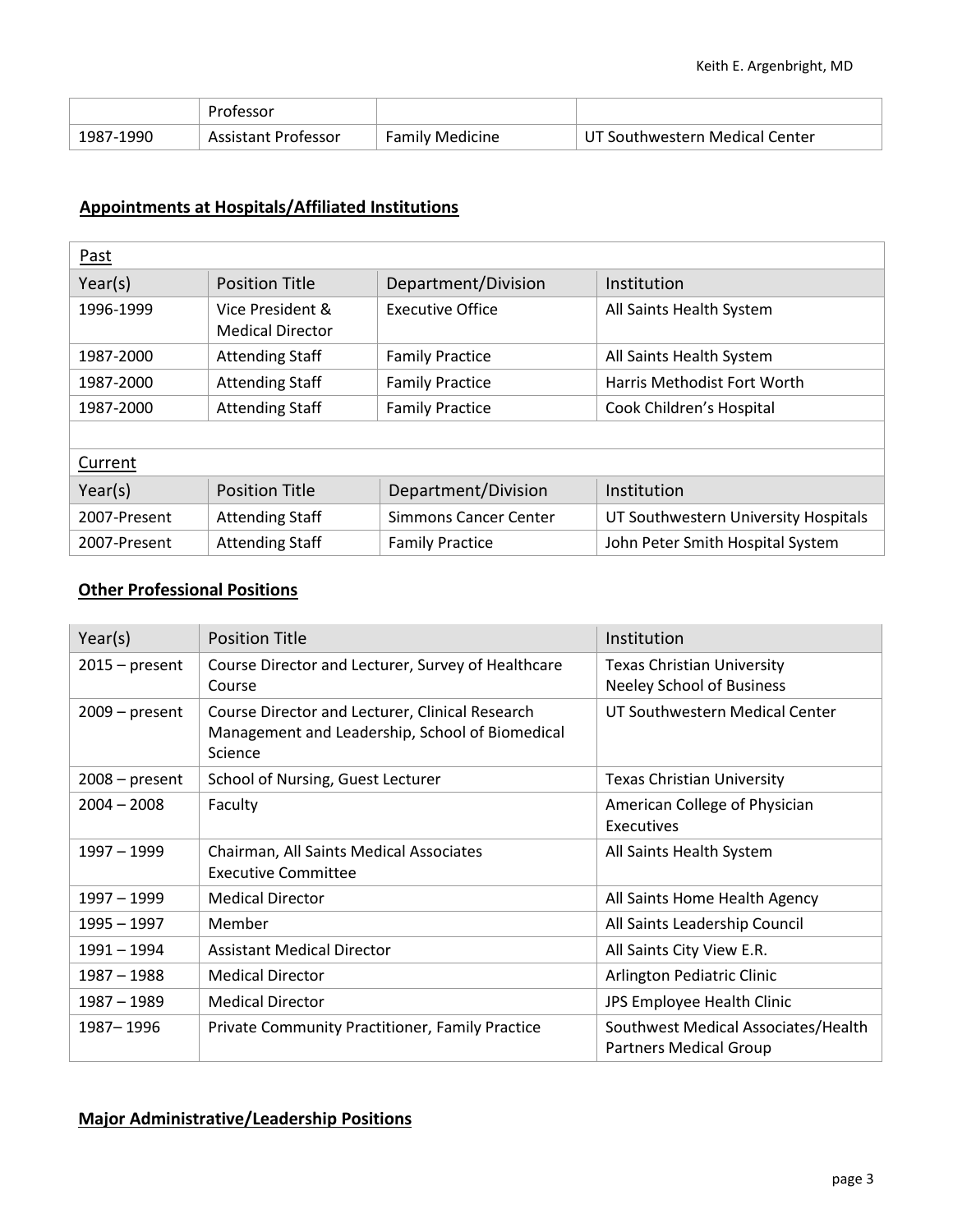| Year(s)   | <b>Position Title</b>                                         | Institution                     |
|-----------|---------------------------------------------------------------|---------------------------------|
| 2004-2007 | <b>Senior Partner</b>                                         | m21partners                     |
| 2004-2007 | Senior Advisor                                                | <b>Health Technology Center</b> |
| 2000-2003 | Vice President - Sales, Marketing and Business<br>Integration | Aventis Pharmaceuticals         |
| 1990-2000 | Chief Executive Officer, Co-Founder                           | MyDocOnline, Inc.               |

## **Committee Service** (*Member, unless noted otherwise)*

| Year(s)                | Name of Committee                                                                                               | Institution/Organization                                                   |  |
|------------------------|-----------------------------------------------------------------------------------------------------------------|----------------------------------------------------------------------------|--|
| <b>UT Southwestern</b> |                                                                                                                 |                                                                            |  |
| 2010 - present         | Career Development Committee, Chair                                                                             | <b>Center for Translational Medicine</b><br>UT Southwestern Medical Center |  |
| <b>Hospital</b>        |                                                                                                                 |                                                                            |  |
| $1989 - 1991$          | <b>Quality Assurance Committee</b>                                                                              | <b>Harris Methodist Southwest</b>                                          |  |
| <b>State/Regional</b>  |                                                                                                                 |                                                                            |  |
| $2018 -$<br>present    | Scientific Advisory Committee                                                                                   | <b>Cancer Prevention and Research</b><br><b>Institute of Texas</b>         |  |
| $2018 -$<br>present    | Scientific Advisory Committee                                                                                   | University of Texas MD Anderson<br><b>Cancer Center</b>                    |  |
| $2015 -$<br>present    | <b>Brite Divinity School Board of Trustees</b>                                                                  | <b>Texas Christian University</b>                                          |  |
| $2013 -$<br>present    | <b>Review Committee</b>                                                                                         | <b>Breast Health Collaborative of Texas</b>                                |  |
| $2008 - 2014$          | Board of Directors, Executive Committee<br>Medical Advisory Committee, Chair                                    | Child Study Center                                                         |  |
| $2009 - 2013$          | Advisory Council, Chair                                                                                         | <b>Texas Cancer Registry</b>                                               |  |
| $1998 - 2000$          | Ad-hoc Committee on Physician Networks,<br>Expert testimony Texas House of<br>Representatives Committee, Member | <b>Texas Medical Association</b>                                           |  |
| $1998 - 1999$          | <b>Founding Chair</b>                                                                                           | ASIA 2000 / All Saints Health System                                       |  |
| 1994 - 1996            | <b>Founding Director</b>                                                                                        | <b>Physician Capital Partners</b>                                          |  |
| $1988 - 1994$          | <b>Managing Partner</b>                                                                                         | <b>Southwest Medical Associates</b>                                        |  |
| National/International |                                                                                                                 |                                                                            |  |
| $2013 -$<br>present    | Cancer Survivorship Sub-Committee                                                                               | <b>American Society Clinical Oncology</b>                                  |  |
| $2005 - 2008$          | <b>Board of Directors</b>                                                                                       | m21partners                                                                |  |
| 2007                   | Strategic Advisory Committee to the Board                                                                       | American College of Physician Exec.                                        |  |
| 2003                   | <b>Project Columbus</b>                                                                                         | <b>Aventis Pharmaceuticals</b>                                             |  |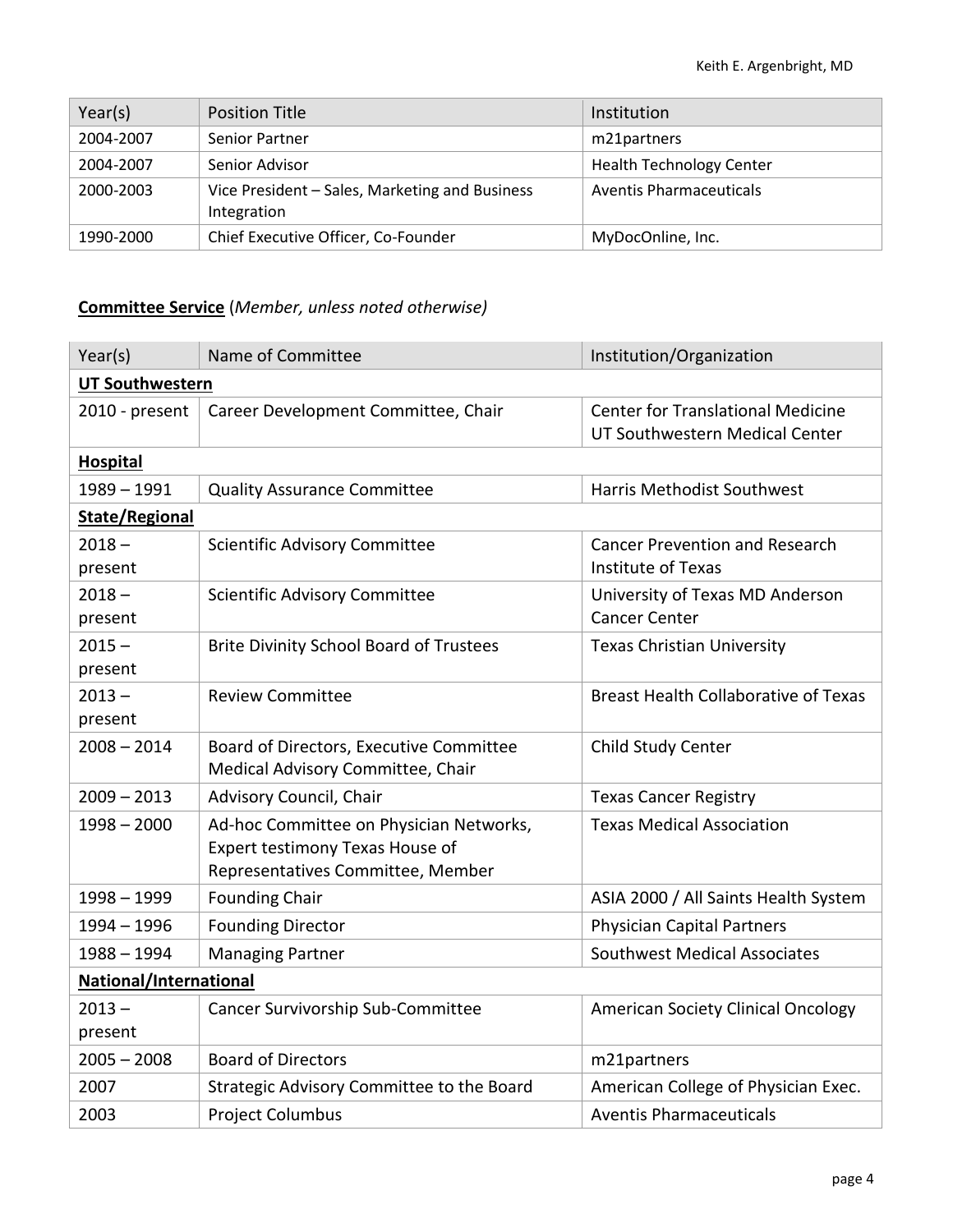| $2001 - 2003$ | <b>Health Council</b>                                                | Aventis Pharmaceuticals                                     |
|---------------|----------------------------------------------------------------------|-------------------------------------------------------------|
| $2001 - 2003$ | <b>Founding Director</b>                                             | <b>MyDocOnline Strategic Advisory</b><br>Board              |
| $1998 - 2001$ | Vice Chairman, Chair of Executive Search<br>Committee                | <b>National IPA Coalition (NIPAC) Board</b><br>of Directors |
| 1991 - 1994   | <b>Quality Assurance and Utilization Review</b><br>Committee, Member | MetLife HMO / PPO                                           |

### **Professional Societies**

| Dates        | Society Name (member)                    |
|--------------|------------------------------------------|
| 2013-present | American Society of Clinical Oncology    |
| 1997–present | American College of Physician Executives |
| 1984-present | <b>Tarrant County Medical Society</b>    |
| 1984-present | <b>Texas Medical Association</b>         |

## **Grant Review Activities**

| Year(s)      | Name of Review Committee                             | Organization                                        |
|--------------|------------------------------------------------------|-----------------------------------------------------|
| 2011         | Reviewer, Health Care Innovations Challenge<br>Grant | <b>Center for Medicare and Medicaid</b><br>Services |
| 2009-present | Standing Reviewer, SBIR II Mechanism                 | <b>NCI</b>                                          |

### **Invited Lectures**

| Year(s)        | Title                                                                                 | Location                                                               |
|----------------|---------------------------------------------------------------------------------------|------------------------------------------------------------------------|
| National       |                                                                                       |                                                                        |
| 2017           | Driving Survivorship Home                                                             | Cancer Survivorship Symposium:<br>Advancing Care and Research          |
| 2016           | Leadership and Mentorship Approaches: An<br>Institutional Methodology                 | <b>Translational Science Meeting</b>                                   |
| 2015           | <b>Cancer Care Workforce Challenges</b>                                               | <b>National Coalition for Cancer</b><br>Survivorship Annual Conference |
| 2014           | <b>Examples of Successful Community Based</b><br><b>Cancer Survivorship Programs</b>  | American Society of Clinical<br><b>Oncology Annual Conference</b>      |
| 2013           | Be a Teacher-You Can (And Should) Do It.                                              | American College of Physician<br>Executives                            |
| Regional/Local |                                                                                       |                                                                        |
| 2017           | Mobile Cancer Survivorship Care: Improving<br>Surveillance & QoL in Rural Communities | Fifth State of the Science Cancer<br>Survivorship Research Symposium   |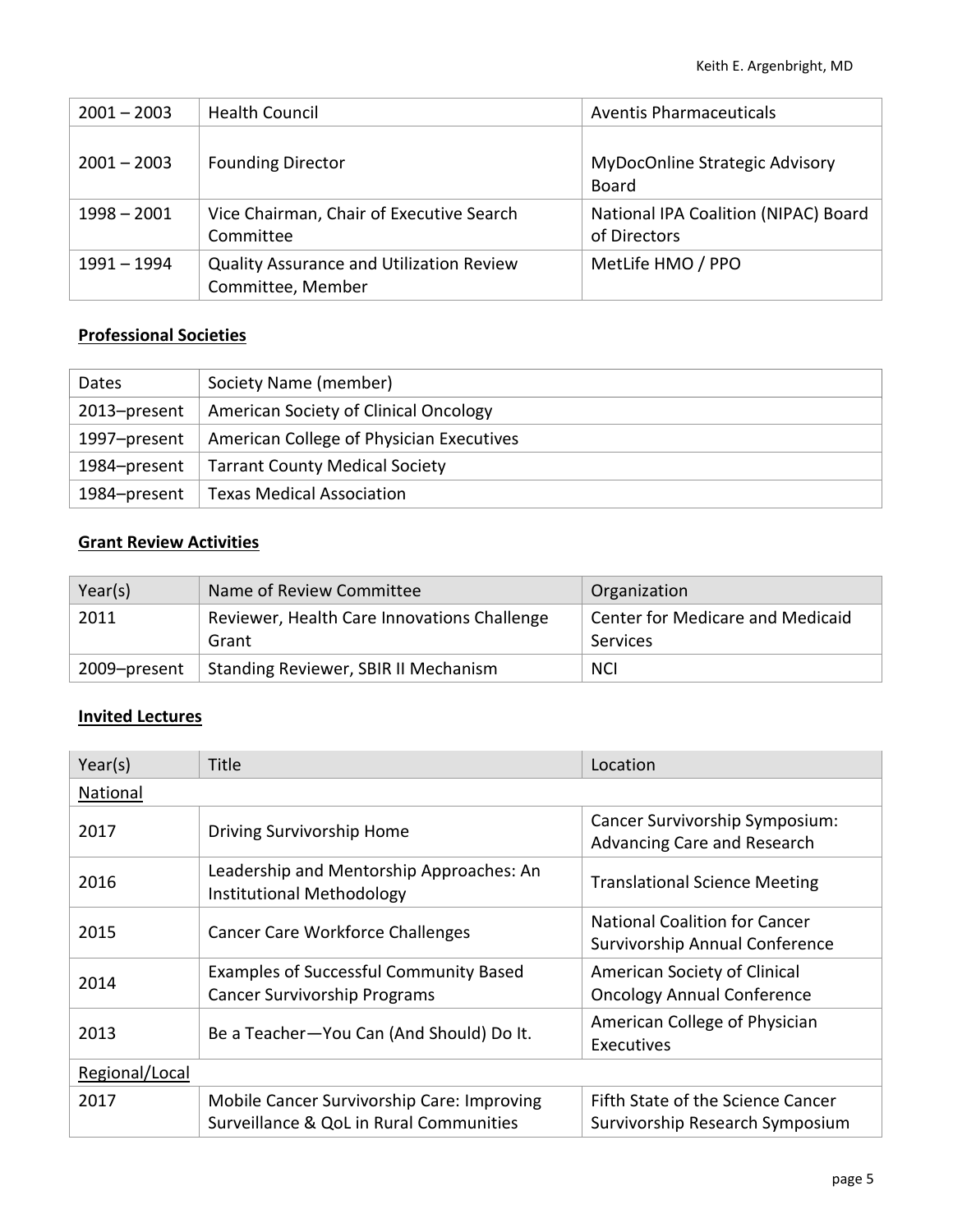| 2017 | The CPRIT-MCI Collaboration: An Update on<br><b>Cancer Prevention Services</b>      | <b>CPRIT Oversight Committee</b>                                                         |
|------|-------------------------------------------------------------------------------------|------------------------------------------------------------------------------------------|
| 2015 | Cancer Survivorship in Texas                                                        | <b>Texas Society of Clinical Oncology</b><br>Annual Membership Conference,<br>Austin, TX |
| 2012 | <b>Breast Screening and Patient Navigation -</b><br>Collaborations in the Community | <b>Cancer Prevention and Research</b><br>Institute of Texas, Austin, TX                  |
| 2011 | <b>Breast Screening and Patient Navigation</b>                                      | <b>Cancer Prevention and Research</b><br>Institute of Texas, Austin, TX                  |

### **Technological and Other Scientific Innovations**

#### **Patents**

| 2002 | U.S. Patent: Healthcare Solution System# US2001/018760                                                                |
|------|-----------------------------------------------------------------------------------------------------------------------|
| 2001 | U.S. Patent: Patient Diagnosis Using Triage Protocols That Have Customized Messages<br>at Exit Points, #US2001/011000 |

## **Other Innovations**

| 2006 | Health Tech's Technology Financial Impact Tool (TechFIT)   |
|------|------------------------------------------------------------|
| 2002 | Aventis / MyDocOnline Disease Management Modules           |
| 2002 | MyDocOnline "Online Doctor Visit"                          |
| 1999 | MyDocOnline: a new physician-patient communication company |
| 1999 | <b>Online Coding Audit</b>                                 |

### **Service to the Community**

| Year(s) | Role                                                                                                                                                              | Organization or institution                                                           |
|---------|-------------------------------------------------------------------------------------------------------------------------------------------------------------------|---------------------------------------------------------------------------------------|
| 2015    | Healthy Lives Matter 2015 – event to promote prostate<br>cancer screening for African American men in Tarrant<br>County, February 14.                             | <b>Tarrant County Public</b><br><b>Health Department</b>                              |
| 2014    | Promote awareness of the Moncrief Cancer Institute / UT<br>Southwestern Mobile Cancer Survivorship and Screening<br>clinic to Somervell County residents, June 2. | <b>Somervell County Cancer</b><br>Support Group at Glen<br><b>Rose Medical Center</b> |

### **Bibliography**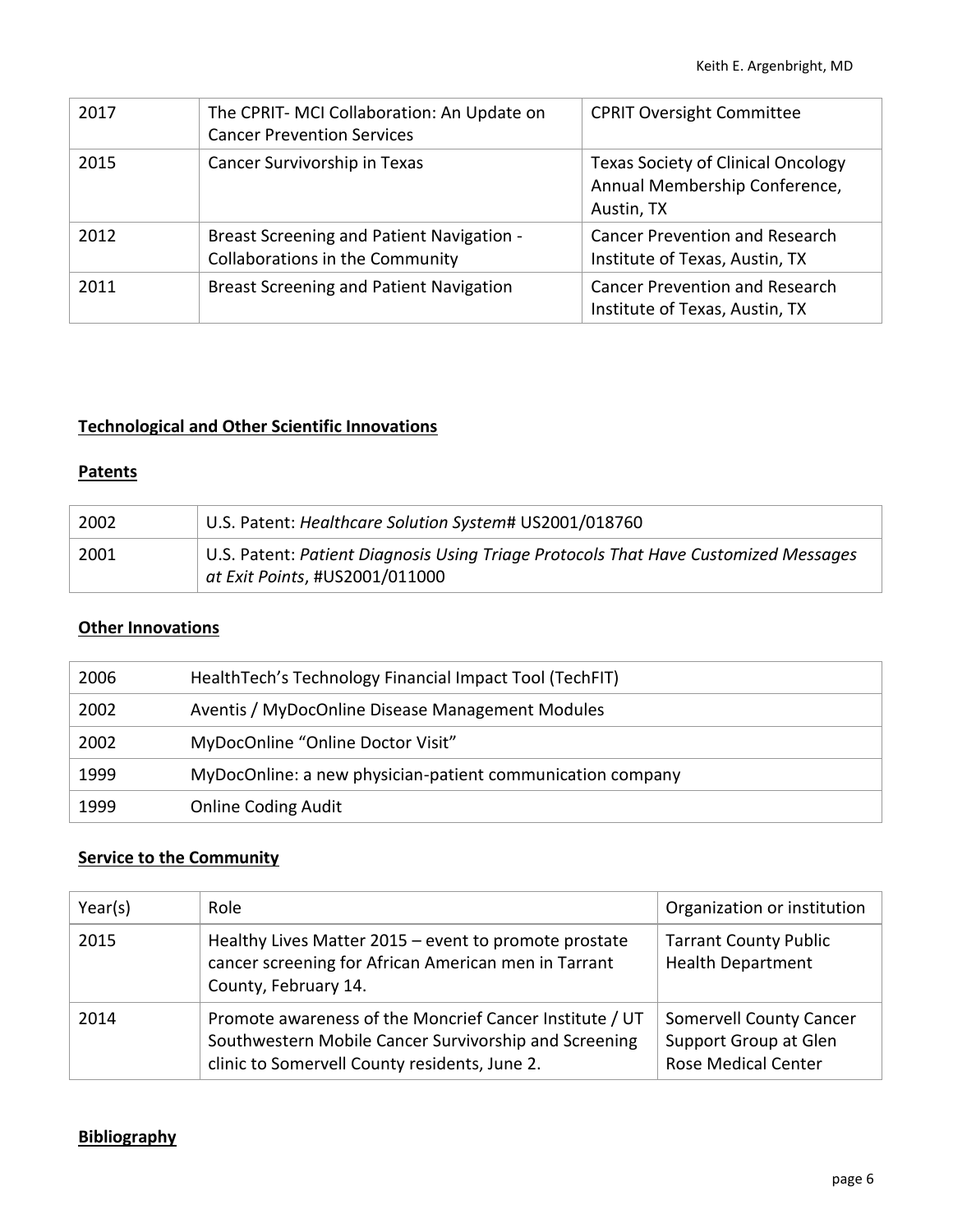## **Peer-Reviewed Publications**

### Original Research Articles

| 1.  | Gupta S, L Tong, JE Allison, E Carter, M Koch, D Rockey, PR Anderson, K Argenbright, CS                                                                              |
|-----|----------------------------------------------------------------------------------------------------------------------------------------------------------------------|
|     | Skinner. Screening for Colorectal Cancer in a Safety-Net Health Care System: Access to Care is                                                                       |
|     | Critical and has Implications for Screening Policy. Cancer Epidemiology Biomarkers Prevention.                                                                       |
|     | 2009; 18(9):2373-9. PMID: 19745221                                                                                                                                   |
| 2.  | Argenbright KE, PR Anderson, M Senter, SJC Lee. Breast Screening and Patient Navigation in                                                                           |
|     | Rural Texas Counties-Strategic Steps. Texas Public Health Journal. 2013; 65(1): 25-7.                                                                                |
| 3.  | Gupta S, L Tong, P Anderson, B Rose, E Carter, M Koch, K Argenbright, C Ahn, J Allison, CS                                                                           |
|     | Skinner. Measurement of Colorectal Cancer Test Use with Medical Claims Data in a Safety-Net                                                                          |
|     | Health System. American Journal Medical Sciences. 2013; 345(2):99-103.                                                                                               |
|     | PMID:22814361                                                                                                                                                        |
| 4.  | Carpentier MY, JA Tiro, LS Savas, LK Bartholomew, TV Melhado, SP Coan, KE Argenbright, SW                                                                            |
|     | Vernon. Are Cancer Registries a Viable Tool for Cancer Survivor Outreach? A Feasibility Study.                                                                       |
| 5.  | Journal of Cancer Survivorship 2013; Mar.7 (1):155-63. PMID: 23247719<br>Gupta S, E Halm, D Rockey, M Hammons, M Koch, E Carter, L Valdez, L Tong, C Ahn, M Kashner, |
|     | K Argenbright, J Tiro, Z Geng, S Pruitt, CS Skinner. Comparative Effectiveness of Fecal                                                                              |
|     | Immunochemical Test Outreach, Colonoscopy Outreach, and Usual Care for Boosting                                                                                      |
|     | Colorectal Cancer Screening Among the Underserved: A Randomized Clinical Trial. JAMA                                                                                 |
|     | Internal Medicine. 2013; 173(18):1725-32. PMID 23921906                                                                                                              |
| 6.  | Hamann HA, JA Tiro, JM Sanders, TV Melhado, R Funk, MY Carpentier, LK Bartholomew, KE                                                                                |
|     | Argenbright, SW Vernon. Validity of self-reported genetic counseling and genetic testing                                                                             |
|     | among breast cancer survivors. J Cancer Surviv. 2013; 7(4):624-9. doi: 10.1007/s11764-013-                                                                           |
|     | $0301-y$                                                                                                                                                             |
| 7.  | Argenbright KE, PR Anderson, E Berry, EC Inman, HA Hamann. Using Community Resources to                                                                              |
|     | Build a Survivorship Program. Oncology Issues. 2014; January-February: 41-7                                                                                          |
| 8.  | Inrig SJ, JA Tiro, TV Melhado, KE Argenbright, SJC Lee. Evaluating a De-Centralized Regional                                                                         |
|     | Delivery System for Breast Cancer Screening and Patient Navigation for the Rural Underserved.                                                                        |
|     | Texas Public Health Journal. Spring 2014; 66(2):25-34.                                                                                                               |
| 9.  | Gupta S, Miller S, Koch M, Berry E, Anderson P, Pruitt SL, Borton E, Hughes AE, Carter E,                                                                            |
|     | Hernandez S, Cruz H, Halm E, Gneezy A, Lieberman A, Sugg Skinner C, Argenbright K,                                                                                   |
|     | Balasubramanian B. Financial Incentives for Promoting Colorectal Cancer                                                                                              |
|     | Screening: A Randomized, Comparative Effectiveness Trial. The American Journal of                                                                                    |
| 10. | Gastroenterology. 2016 Nov; 111(11):1630-1636.<br>Halpern, MT, KE Argenbright. Evaluation of effectiveness of survivorship programmes: how to                        |
|     | measure success? Lancet Oncology. 2017 January; 18 (1): 51-59.                                                                                                       |
| 11. | Inrig SJ, RT Higashi, JA Tiro, KE Argenbright, SJC Lee. Assessing local capacity to expand rural                                                                     |
|     | breast cancer screening and patient navigation: An iterative mixed-method tool. Evaluation                                                                           |
|     | and Program Planning. 2017 April; 61:113-124                                                                                                                         |
| 12. | Howe-Martin, L., Jester, B., Walker, R., de la Garza, N., Jha, M., Tovian, C., Levinson, S.,                                                                         |
|     | Argenbright, K., & Trivedi, M.H. (2017). A Pilot Program for Implementing Mental Health                                                                              |
|     | Screening, Assessment, & Navigation in a Community-Based Cancer Center. Psycho-Oncology,                                                                             |
|     | e-pub on 5 April 2017.                                                                                                                                               |
|     |                                                                                                                                                                      |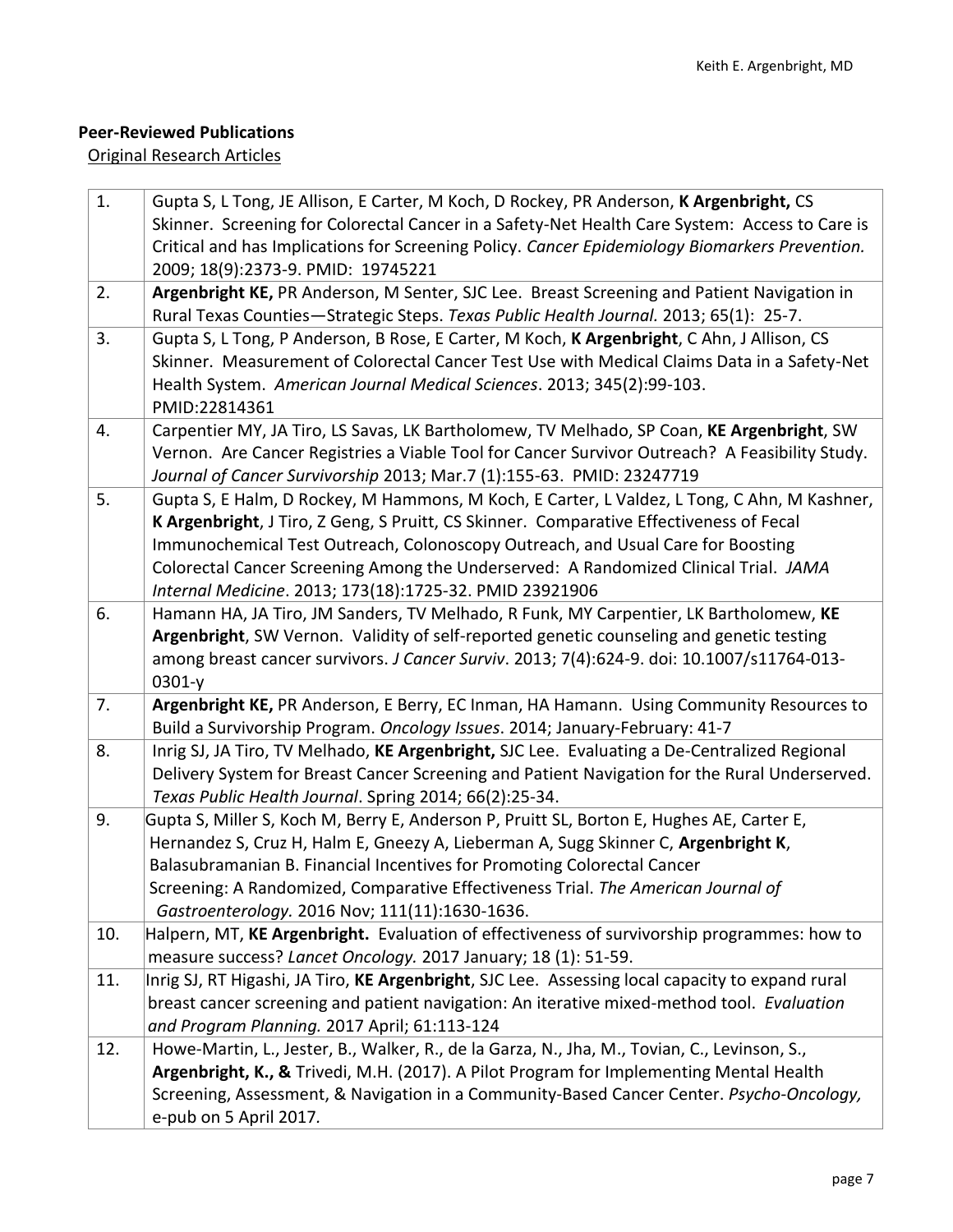## Reviews, Chapters, Monographs and Editorials

| LI. | Oeffinger KC, KE Argenbright, GA Levitt, MS McCabe, PR Anderson, E Berry, J Maher, J Merrill,     |
|-----|---------------------------------------------------------------------------------------------------|
|     | <b>DS Wollins. Models of Cancer Survivorship in Health Care: Moving Forward. American Society</b> |
|     | of Clinical Oncology Education Book. 2014; 34:205-13. PMID: 24857078.                             |

### Proceedings of Meetings

| 1.  | Sairamesh J, KE Argenbright, R Nemana, R Rjagopal, I Khayal, P Anderson. Early Warning<br>Methods for Improving Patient Care: Harnessing Insight from Raw Patient Notes. 3 <sup>rd</sup><br>INFORMS Workshop on Data Mining and Health Informatics (DM-HI 2008) J Li, D Aleman, R<br>Sidkora, eds.                                                                                                                  |
|-----|---------------------------------------------------------------------------------------------------------------------------------------------------------------------------------------------------------------------------------------------------------------------------------------------------------------------------------------------------------------------------------------------------------------------|
| 2.  | Sairamesh J, KE Argenbright. Early Warning and Risk Estimation Models for Targeted Patient<br>Care. AMIA Annual Symposium, November 14, 2009: 553-7.                                                                                                                                                                                                                                                                |
| 3.  | Tiro JA, MY Carpentier, T Melhado, W Apraku, K Argenbright, LK Bartholomew, LS Savas, SW<br>Vernon. Prevalence & Correlates of Willingness to be Contacted Through a Hospital Cancer<br>Registry Among Breast & Colon Cancer Survivors. American Society of Preventive Oncology,<br>Washington, D.C., March 2012.                                                                                                   |
| 4.  | Lee SJC, TV Melhado, CS Skinner, KE Argenbright. Breast Screening and Patient Navigation<br>(BSPAN) for the Rural Underserved in North Texas. Poster Session. NIH, Methods, Metrics &<br>Outcomes: Evaluating the Success of Community Engaged Research, Bethesda, MD, August<br>2012.                                                                                                                              |
| 5.  | Lee SJC, TV Melhado, SJ Inrig, JA Tiro, KE Argenbright. Evaluating a De-Centralized Regional<br>Model for Rural Breast Cancer Screening & Patient Navigation (BSPAN2). Poster Session.<br>Cancer Prevention & Research Institute of Texas (CPRIT), Innovations in Cancer Prevention<br>and Research, Austin, TX, October 2012.                                                                                      |
| 6.  | Hamann H, RK Funk, PR Anderson, B Rose, J Sanders, CA Cisneros, E Berry, KE Argenbright.<br>Quality of Life and Psychosocial Distress Among Participants in a Community Cancer<br>Survivorship Program: A Longitudinal Evaluation. Poster Session. 7 <sup>th</sup> Biennial Cancer<br>Survivorship Research Conference-Advancing Survivorship through Multi-level<br>Collaborations. Atlanta, GA, June 18-20, 2014. |
| 7.  | Kaskiris C, J Sairamesh, R Rajagopal, R Namana, KE Argenbright, P Anderson. Risk Prediction<br>Methods Based on Electronic Medical Records and Social Surveys for Improving Patient<br>Outcomes and Enabling Targeted Care Services. 5th International Conference on Applied<br>Human Factors and Ergonomics AHFE. Krakow, Poland, July 19, 2014.                                                                   |
| 8.  | Argenbright KE, P Anderson, T Mazour, E Berry, B Rose, K Hatfield, V Oxford, P Hall, S<br>Shappley. Mobile Cancer Survivorship Care: Improving Surveillance and Quality of Life in<br>Rural Communities. Cancer Survivorship Research Conference, Cincinnati, OH, March 27,<br>2015.                                                                                                                                |
| 9.  | Gupta S, S Miller, M Koch, E Berry, P Anderson, E Carter, J Hamilton, S Hernandez, H Cruz,<br>KE Argenbright, B Balasubramanian. Implementation of an organized, safety-net health<br>system-based program for screening underserved populations for colorectal cancer<br>screening in Fort Worth, Texas, USA. Digestive Disease Week, Washington, D.C., May 17-19,<br>2015.                                        |
| 10. | Gupta S, S Miller, M Koch, E Berry, P Anderson, E Carter, J Hamilton, S Hernandez, H Cruz,<br>KE Argenbright, B Balasubramanian. Implementation of an organized, safety-net health                                                                                                                                                                                                                                  |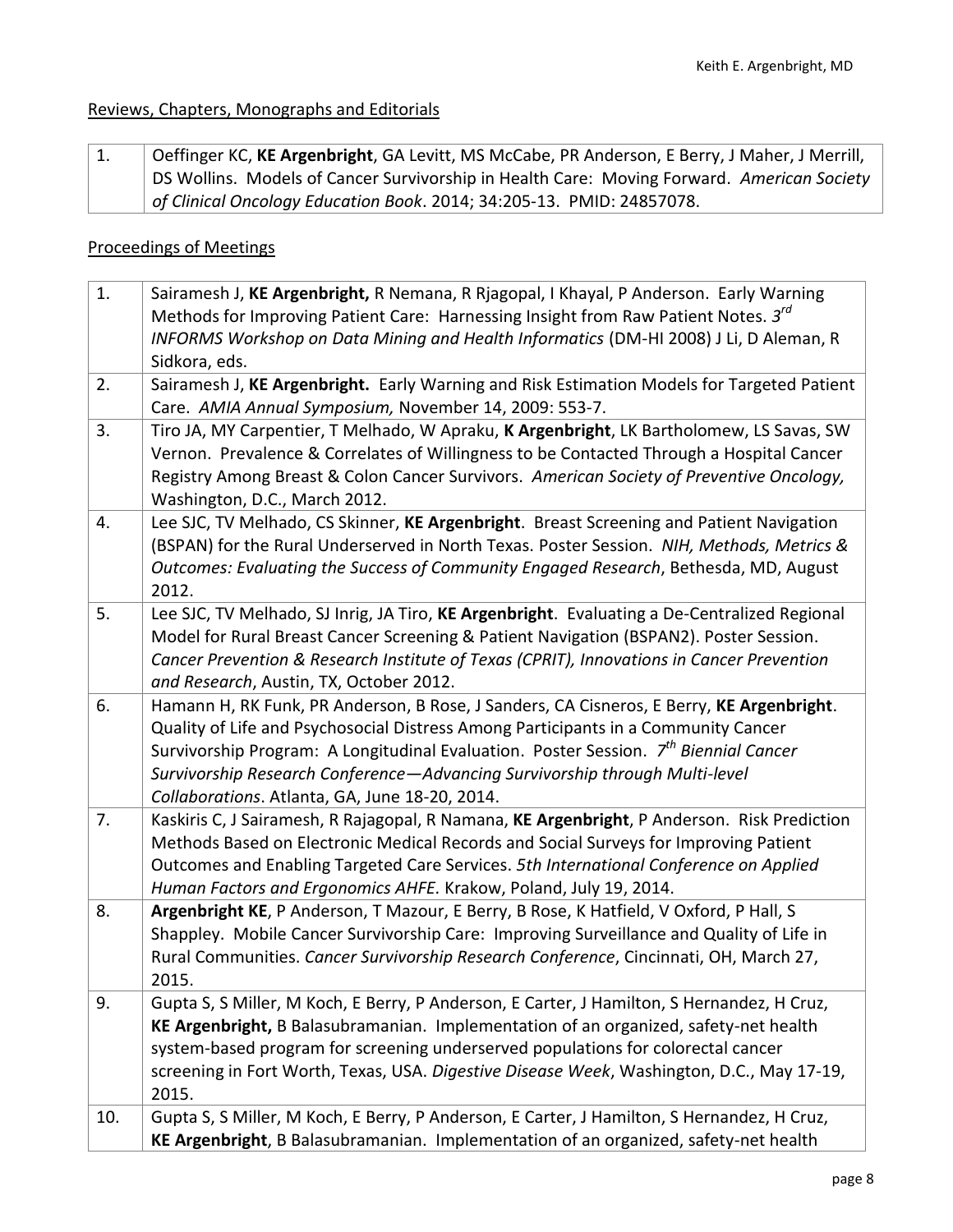|     | system-based program for screening underserved populations for colorectal cancer<br>screening in Fort Worth, Texas, USA. Poster Session. International Cancer Screening                                                                                                                                                                                                                                                                                        |
|-----|----------------------------------------------------------------------------------------------------------------------------------------------------------------------------------------------------------------------------------------------------------------------------------------------------------------------------------------------------------------------------------------------------------------------------------------------------------------|
|     | Network Conference, Rotterdam, The Netherlands, June 4-6, 2015.                                                                                                                                                                                                                                                                                                                                                                                                |
| 11. | Lee SJC, RT Higashi, SJ Inrig, JM Sanders, AD Hughes, WP Bishop, KE Argenbright, SL Pruitt.<br>Adapting Rural Outreach and Service Delivery to Meet Local Demand for Mammography<br>Among Hispanic and Spanish-speaking Women (BSPAN2). Poster Session. Cancer Prevention<br>and Research Institute of Texas (CPRIT), Innovations in Cancer Prevention and Research<br>Conference, Austin, TX, November 9-10, 2015.                                            |
| 12. | Inrig SJ, RT Higashi, JA Tiro, KE Argenbright, SJC Lee. Assessing Local County Capacity to<br>Expand Rural Breast Cancer Screening and Patient Navigation: A decentralized hub-and-<br>spoke model (BSPAN2). Poster Session. Cancer Prevention and Research Institute of Texas<br>(CPRIT), Innovations in Cancer Prevention and Research Conference, Austin, TX, November 9-<br>10, 2015.                                                                      |
| 13. | Lee SJC, RT Higashi, SJ Inrig, JM Sanders, KE Argenbright, JA Tiro. County-level Outcomes of<br>Rural Community Partnerships to Increase Breast Cancer Screening and Patient Navigation: A<br>decentralized hub-and-spoke model (BSPAN2). Poster Session. Cancer Prevention and<br>Research Institute of Texas (CPRIT), Innovations in Cancer Prevention and Research<br>Conference, Austin, TX, November 9-10, 2015.                                          |
| 14. | Argenbright KE, S Gupta, S Miller, S Hernandez, H Pozos, B Balasubramanian, M Koch, E<br>Carter, P Anderson, E Berry. Colorectal Cancer Screening Using Organized Outreach to Reach<br>an Underserved Population. Poster Session. Cancer Prevention and Research Institute of<br>Texas (CPRIT) Innovations In Cancer Prevention and Research Conference, Austin, TX,<br>November 9-10, 2015.                                                                   |
| 15. | Argenbright KE, T Mazour, B Rose, K Hatfield, E Berry. Mobile Cancer Survivorship Care:<br>Improving Surveillance and Quality of Life in Rural Communities. Poster Session. Cancer<br>Prevention and Research Institute of Texas (CPRIT) Innovations In Cancer Prevention and<br>Research Conference, Austin, TX, November 9-10, 2015.                                                                                                                         |
| 16. | Argenbright KE, T Mazour, B Rose, K Hatfield, E Berry. Mobile Cancer Survivorship Care:<br>Improving Surveillance and Quality of Life in Rural Communities. Poster Session. National<br>Institutes of Health (NIH) 8 <sup>th</sup> Annual Conference on the Science of Dissemination and<br>Implementation in Health, Washington, D.C., December 14-15, 2015.                                                                                                  |
| 17. | Argenbright KE, T Mazour, S Lawrence, E Berry. Cancer Survivorship Care in the Rural<br>Community: a Mobile Model. Poster Session. American Society of Clinical Oncology (ASCO),<br>Cancer Survivorship Symposium: Advancing Care and Research - A Primary Care and<br>Oncology Symposium, San Francisco, CA, January 15-16, 2016.                                                                                                                             |
| 18. | Howe-Martin L, B Jester, N de la Garza, R Walker, M Jha, K Argenbright, M Trivedi. (2016)<br>A Pilot Program for Implementing Mental Health Screening & Mental Health Navigation<br>Services in a Community-Based Cancer Center. Poster, selected for Oral Presentation. 13 <sup>th</sup><br>Annual Conference of the American Psychosocial Oncology Society, San Diego, CA, March 3-5                                                                         |
| 19. | Gupta S, S Miller, M Koch, E Berry, P Anderson, SL Pruitt, E Borton, AE Hughes, E Carter,<br>S Hernandez, H Cruz, E Halm, A Gneezy, A Lieberman, C Sugg Skinne, K Argenbright,<br>B Balasubramanian. (2016) Impact of Financial Incentives on Colorectal Cancer Screening<br>Participation with a Mailed Fecal Immunochemical Test: A Randomized, Comparative<br>Effectiveness Trial. Poster Session, Presented at: Digestive Disease Week, San Diego, CA, May |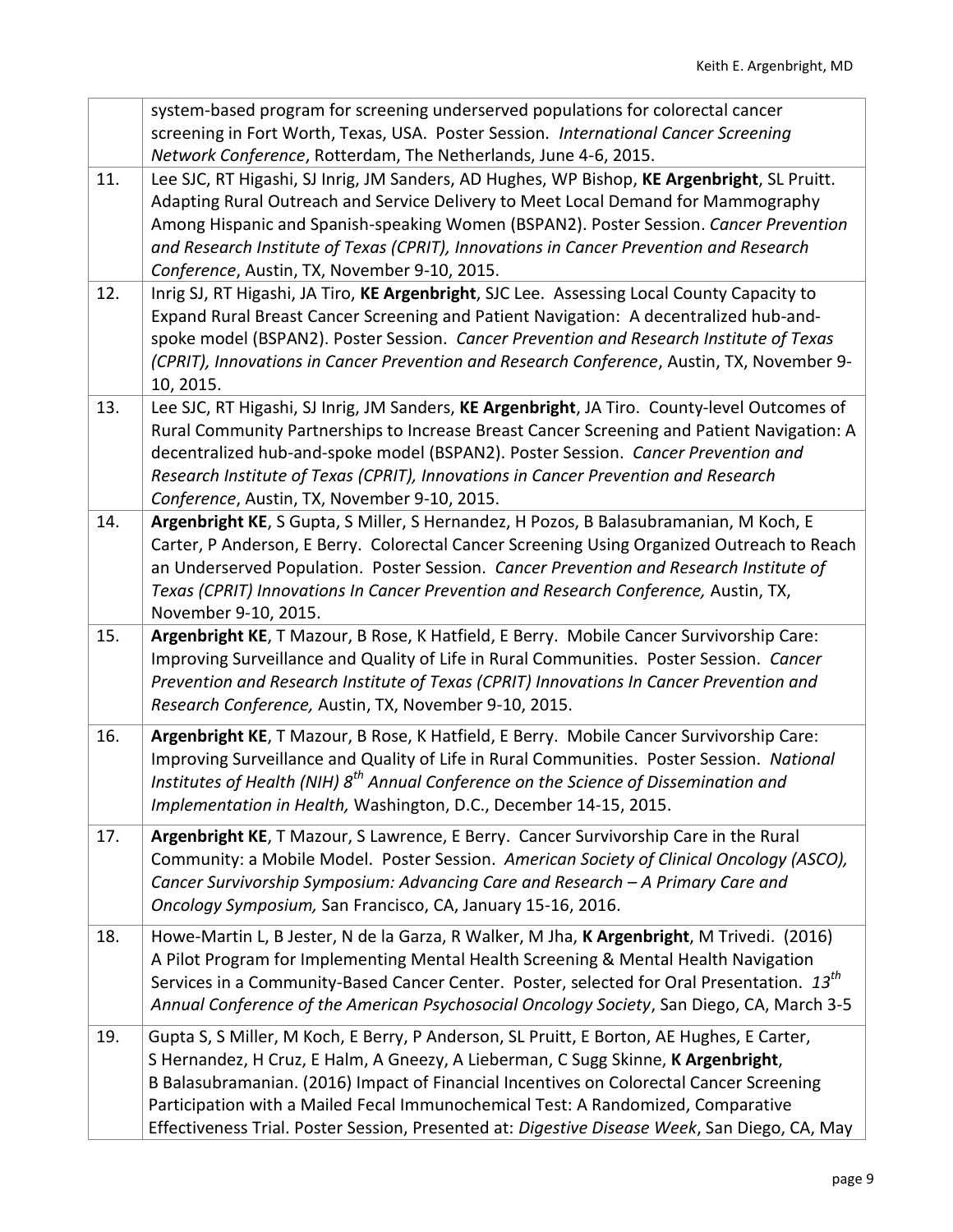|     | $21 - 24.$                                                                                                                                                                                                                                                                                                                                                                                              |
|-----|---------------------------------------------------------------------------------------------------------------------------------------------------------------------------------------------------------------------------------------------------------------------------------------------------------------------------------------------------------------------------------------------------------|
| 20. | Jester B, L Howe-Martin, R Walker, N de la Garza, M Jha, K Argenbright, M Trivedi. (2016)<br>Evaluating a new standard-of-care psychopathology screening and treatment program in a<br>cancer clinic. Poster Session. 124 <sup>th</sup> Annual Convention of the American Psychological<br>Association, Denver, CO, August 4-7.                                                                         |
| 21. | Howe-Martin L, SL Lawrence, B Jester, N de la Garza, N Benedetto, T Mazour, R Walker, M<br>Jha, KE Argenbright, MH Trivedi. (2017) Implementing Mental Health Screening, Assessment,<br>& Navigation Program in a Community-Based Survivorship Program. Poster Session. 2017<br>American Society of Clinical Oncology Cancer Survivorship Symposium, San Diego, CA, January<br>$27 - 28.$               |
| 22. | Howe-Martin L, B Jester, N de la Garza, R Walker, M Jha, K Argenbright, M Trivedi. (2017)<br>MH-SCAN: Results From a Pilot Program to Implement Mental Health Screening, Assessment,<br>and Navigation in a Community-Based Cancer Center. Poster Session. 2017 Annual Meeting<br>of the American Psychosocial Oncology Society, Orlando, FL, February 15-18.                                           |
| 23. | Berry E, S Miller, M Koch, A Parker, K Argenbright, B Balasubramanian, S Gupta. Successes<br>and Challenges of a Large Mailed Outreach Program to Promote Colorectal Cancer Screening<br>at a Safety Net Health System. Poster Session. World Congress of Gastroenterology at ACG<br>2017, Orlando, FL, October 13-18.                                                                                  |
| 24. | Berry E, S Miller, M Koch, K Argenbright, B Balasubramanian, S Gupta. A Lower Hemoglobin<br>Concentration Cutoff for Abnormal Fecal Immunochemical Testing Substantially Increases<br>Colorectal Cancer and Advanced Neoplasia Detection in a System Level Mailed Outreach<br>Program. Oral Presentation. World Congress of Gastroenterology at ACG 2017, Orlando, FL,<br>October 13-18.                |
| 25. | Berry E, M Carithers, A Rodriguez, K Argenbright. Cervical Cancer Screening and Patient<br>Navigation (X-SPAN): Increasing Capacity for Rural and Medically Underserved Women.<br>Poster Session. Cancer Prevention and Research Institute of Texas (CPRIT) Innovations In<br>Cancer Prevention and Research Conference, Austin, TX, November 13-14, 2017.                                              |
| 26. | Pruitt SL, Z Ge, E Berry, EK Borton, K Argenbright, DF Heitjan. Correlates and Patterns of<br>Participation in a Comprehensive Cancer Survivorship Program Among Safety-net Patients.<br>Poster Session. Cancer Prevention and Research Institute of Texas (CPRIT) Innovations In<br>Cancer Prevention and Research Conference, Austin, TX, November 13-14, 2017.                                       |
| 27. | Berry E, S Miller, M Koch, A Parker, K Argenbright, B Balasubramanian, S Gupta. Successes<br>and Challenges of a Large Mailed Outreach Program to Promote Colorectal Cancer Screening<br>at a Safety Net Health System. Poster Session. Cancer Prevention and Research Institute of<br>Texas (CPRIT) Innovations In Cancer Prevention and Research Conference, Austin, TX,<br>November 13-14, 2017.     |
| 28. | Miller S, E Berry, F Irving, L Imboden, H Pozos, R Mercado, M Koch, AJ Lieberman, K<br>Argenbright, S Gupta. Colorectal Cancer Screening and Patient Navigation Coalition:<br>Colonoscopy Capacity in a Rural Service Area. Poster Session. Cancer Prevention and<br>Research Institute of Texas (CPRIT) Innovations In Cancer Prevention and Research<br>Conference, Austin, TX, November 13-14, 2017. |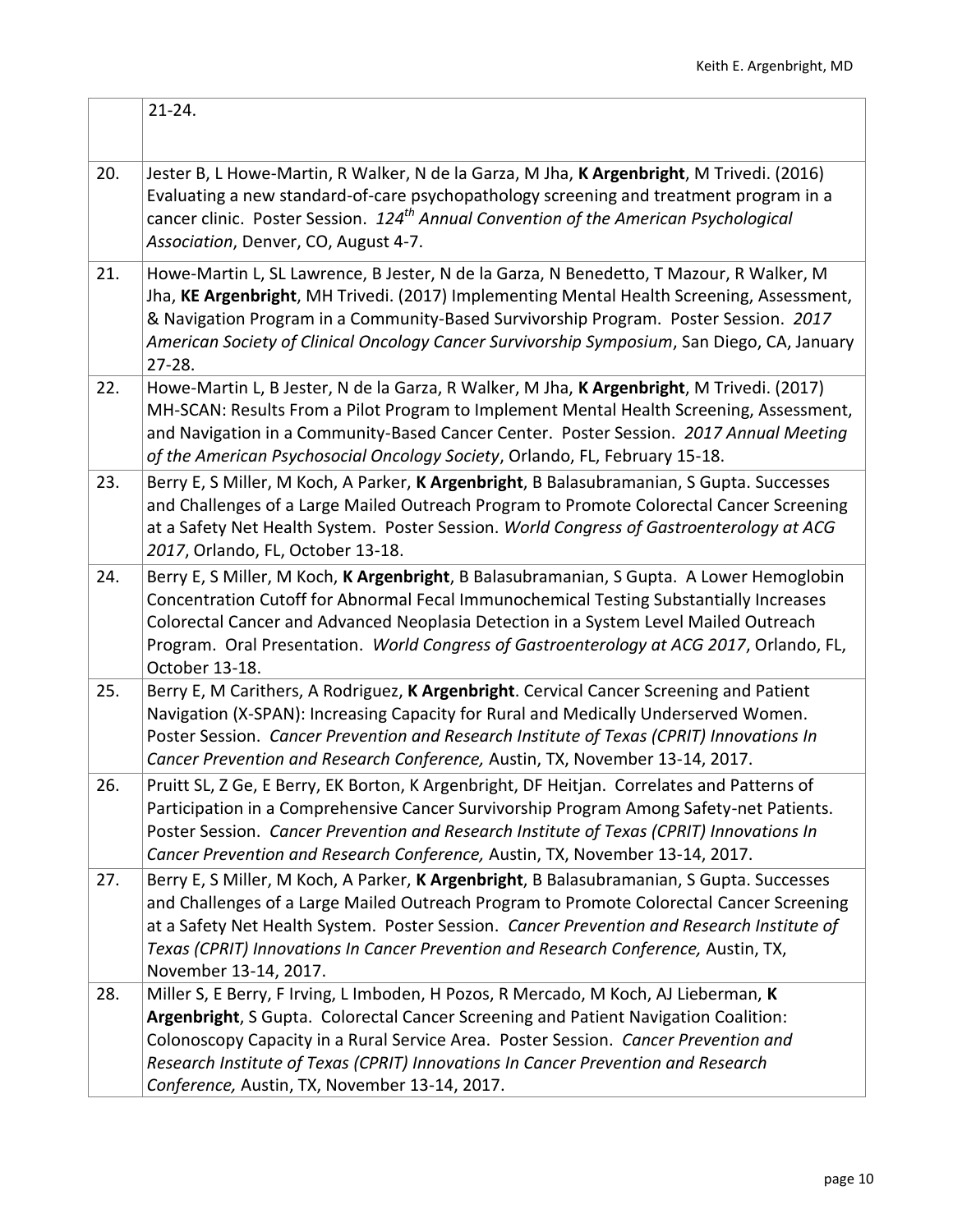29. Berry E, EK Borton, SL Pruitt, K Argenbright. Evaluating Effectiveness in an Urban Comprehensive Cancer Survivorship Program. Poster Session. *Cancer Survivorship Symposium: Advancing Care and Research*, Orlando, FL, February 16-17, 2018 (*accepted*).

#### **Non-peer reviewed scientific or medical publications/materials in print or other media**

| 1. | Argenbright KE, H Hamann, PR Anderson, E Berry, B Rose. Fort Worth Program for Community    |
|----|---------------------------------------------------------------------------------------------|
|    | Survivorship: A Community Model for Providing Multidisciplinary Survivorship Services.      |
|    | Poster/Presentation Session. 2104 Cancer Survivorship Research Symposium, MD Anderson       |
|    | Cancer Center, Houston, TX                                                                  |
| 2. | Mobile Cancer Survivor Clinic Brings Expertise to Doorstep of Underserved Cancer Survivors  |
|    | Moncrief Cancer Institute and Harold C. Simmons Comprehensive Cancer Center debut of the    |
|    | Mobile Cancer Survivor Clinic. UT Southwestern News Release. Dallas, TX, February 18, 2015. |

#### **Grant Support**

#### **Federal Awards**

| F1. | Grantor:<br>Title:<br>Role:<br>Amount:<br>Dates: | Centers for Disease Control / Texas Department of Health<br><b>Breast and Cervical Cancer Services</b><br><b>Medical Director</b><br>\$293,236<br>$7/1/2010 - 6/30/2011$                           |
|-----|--------------------------------------------------|----------------------------------------------------------------------------------------------------------------------------------------------------------------------------------------------------|
| F2. | Grantor:<br>Title:<br>Role:<br>Amount:<br>Dates: | Centers for Disease Control / Texas Department of Health<br><b>Breast and Cervical Cancer Services</b><br><b>Medical Director</b><br>\$497,210<br>$7/1/2011 - 6/30/2012$                           |
| F3. | Grantor:<br>Title:<br>Role:<br>Amount:<br>Dates: | Centers for Disease Control / Texas Department of Health<br><b>Breast and Cervical Cancer Services</b><br><b>Medical Director</b><br>\$528,829<br>$7/1/2012 - 6/30/2013$                           |
| F4. | Grantor:<br>Title:<br>Role:<br>Amount:<br>Dates: | National Center for Advancing Translational Sciences<br>Risk Prediction and Computational Tools for<br><b>Cancer Treatment Adherence</b><br>Co-Investigator<br>\$181,909<br>$12/1/2012 - 11/30/14$ |
| F5. | Grantor:<br>Title:                               | Centers for Disease Control / Texas Department of Health<br><b>Breast and Cervical Cancer Services</b>                                                                                             |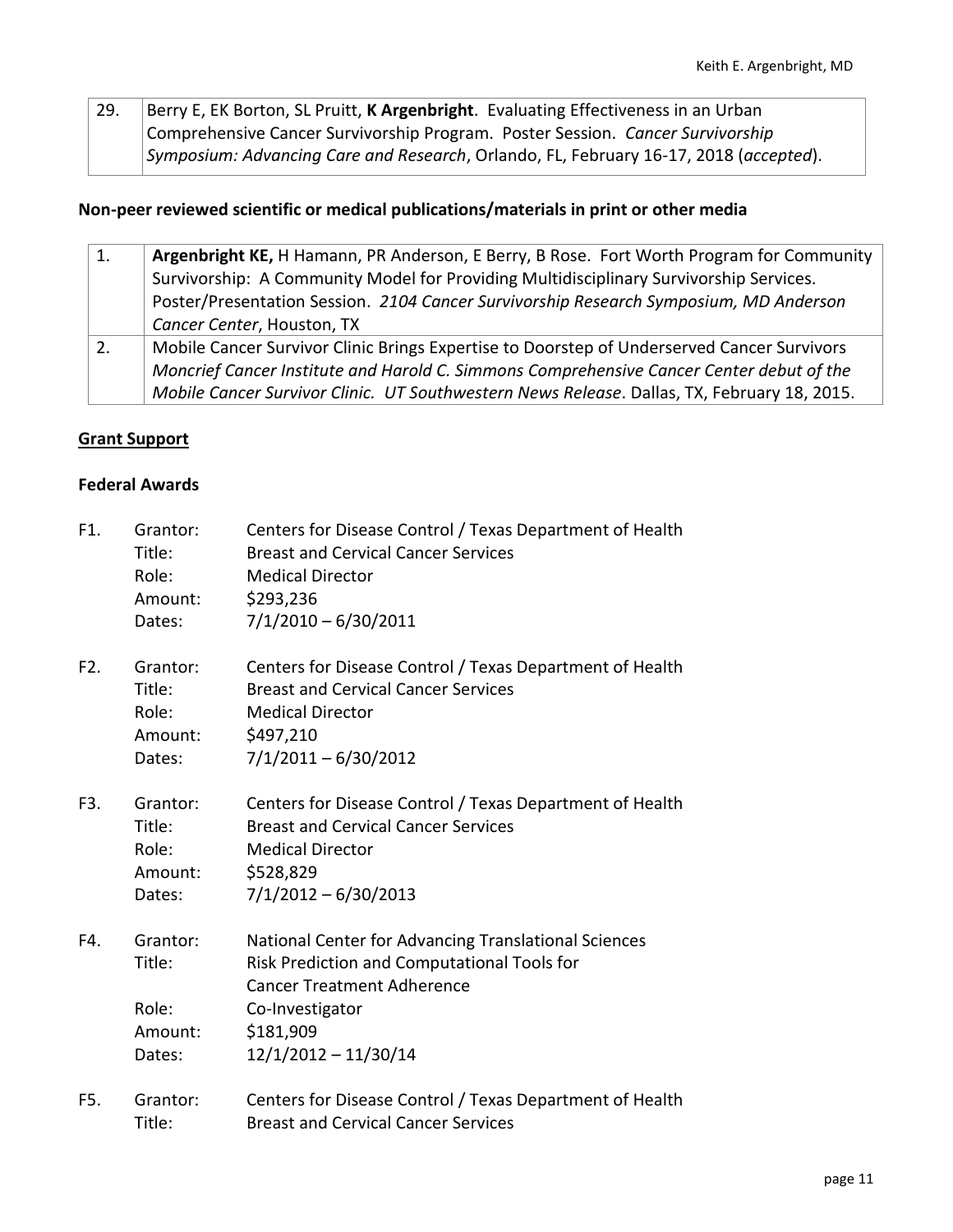|      | Role:<br>Amount:<br>Dates:                       | <b>Medical Director</b><br>\$716,028<br>$7/1/2013 - 6/30/2014$                                                                                                                          |
|------|--------------------------------------------------|-----------------------------------------------------------------------------------------------------------------------------------------------------------------------------------------|
| F6.  | Grantor:<br>Title:<br>Role:<br>Amount:<br>Dates: | National Center for Advancing Translational Sciences<br><b>CTSA Community Engagement</b><br>Co-Investigator<br>\$103,170<br>$9/1/2013 - 4/30/2018$                                      |
| F7.  | Grantor:<br>Title:<br>Role:<br>Amount:<br>Dates: | National Center for Advancing Translational Sciences<br><b>CTSA Education</b><br>Co-Investigator<br>\$214,109<br>$9/1/2013 - 4/30/2018$                                                 |
| F8.  | Grantor:<br>Title:<br>Role:<br>Amount:<br>Dates: | Delivery System Reform Incentive Payments<br>Mobile Cancer Survivorship Care<br><b>Medical Director</b><br>\$5,157,114<br>$4/1/2014 - 9/30/2015$                                        |
| F9.  | Grantor:<br>Title:<br>Role:<br>Amount:<br>Dates: | Centers for Disease Control / Texas Department of Health<br><b>Breast and Cervical Cancer Services</b><br><b>Medical Director</b><br>\$549,730<br>$7/1/2014 - 6/30/2015$                |
| F10. | Grantor:<br>Title:<br>Role:<br>Amount:<br>Dates: | Delivery System Reform Incentive Payments<br>Mobile Cancer Survivorship Care<br><b>Medical Director</b><br>\$5,525,992<br>$10/1/2015 - 9/30/2016$                                       |
| F11. | Grantor:<br>Title:<br>Role:<br>Amount:<br>Dates: | Centers for Disease Control / Texas Department of State Health Services<br><b>Breast and Cervical Cancer Services</b><br><b>Medical Director</b><br>\$842,396<br>$9/1/2015 - 8/31/2016$ |
| F12. | Grantor:<br>Title:<br>Role:<br>Amount:<br>Dates: | Delivery System Reform Incentive Payments<br>Mobile Cancer Survivorship Care<br><b>Medical Director</b><br>\$4,564,950<br>$10/1/2016 - 9/30/2017$                                       |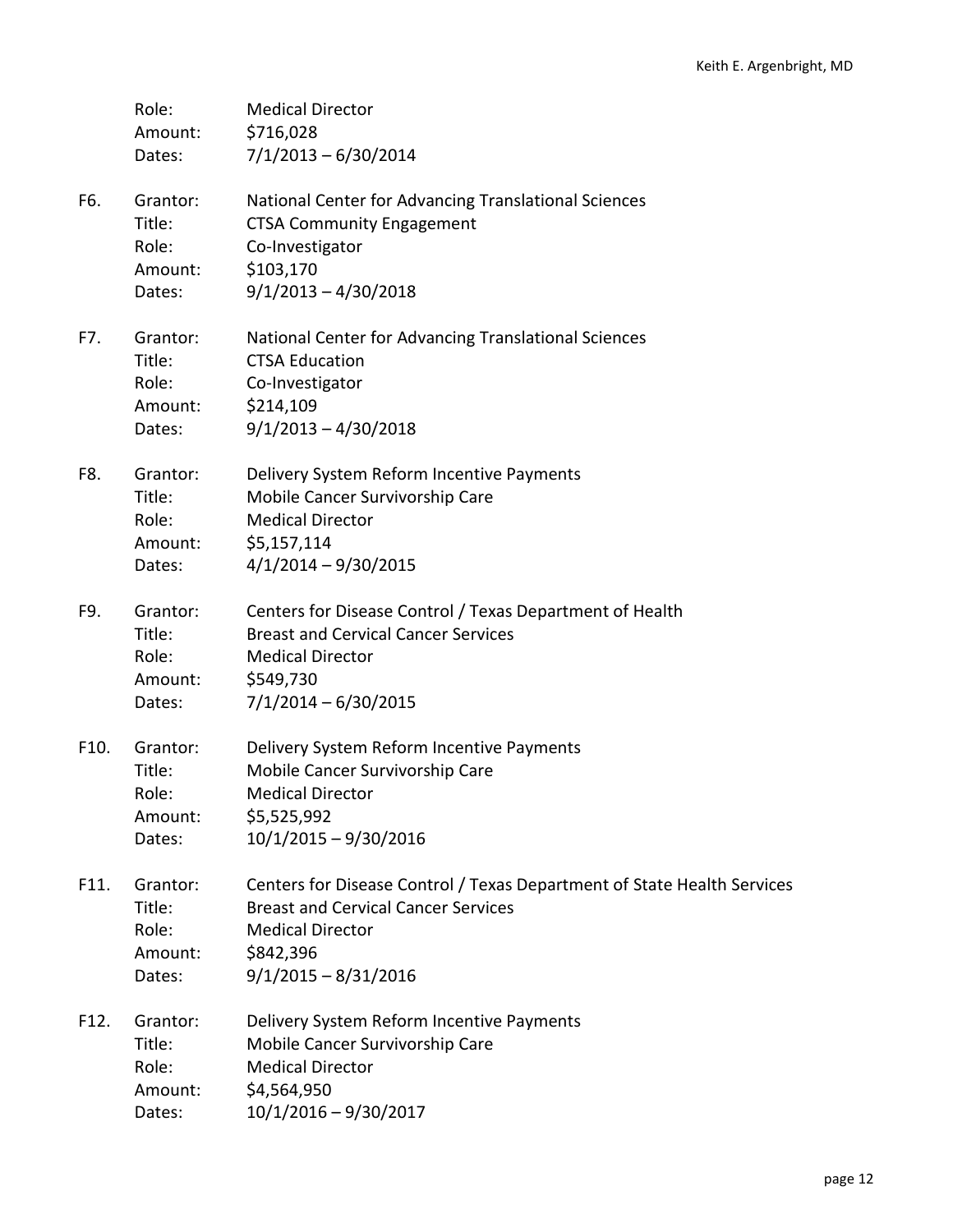| F13. | Grantor:<br>Title:<br>Role:<br>Amount:<br>Dates: | Centers for Disease Control / Texas Department of State Health Services<br><b>Breast and Cervical Cancer Services</b><br><b>Medical Director</b><br>\$1,229,026<br>$9/1/2016 - 8/31/2017$ |
|------|--------------------------------------------------|-------------------------------------------------------------------------------------------------------------------------------------------------------------------------------------------|
| F14. | Grantor:<br>Title:<br>Role:<br>Amount:<br>Dates: | Delivery System Reform Incentive Payments<br>Mobile Cancer Survivorship Care<br><b>Medical Director</b><br>\$4,564,950<br>$10/1/2016 - 9/30/2017$                                         |
| F15. | Grantor:<br>Title:<br>Role:<br>Amount:<br>Dates: | Delivery System Reform Incentive Payments<br>Mobile Cancer Survivorship Care<br><b>Medical Director</b><br>\$1,141,237<br>$10/1/2017 - 12/31/2017$                                        |
| F16. | Grantor:<br>Title:<br>Role:<br>Amount:<br>Dates: | Centers for Disease Control / Texas Department of State Health Services<br><b>Breast and Cervical Cancer Services</b><br><b>Medical Director</b><br>\$1,229,026<br>$9/1/2017 - 8/31/2018$ |
| F17. | Grantor:<br>Title:                               | Centers for Disease Control / Texas Department of State Health Services<br><b>Breast and Cervical Cancer Services</b>                                                                     |

- Role: Medical Director Amount: \$1,229,026
- Dates: 9/1/2018 8/31/2019

## **Total Federal Awards: \$28,567,938**

## **State Awards**

- S1. Grantor: Cancer Prevention and Research Institute of Texas Title: Breast Screening and Patient Navigation (BSPAN) Role: Primary Investigator Amount: \$999,960 Dates: 6/1/2010 – 9/30/2012
- S2. Grantor: Cancer Prevention and Research Institute of Texas Title: Increasing Colorectal Cancer Screening in a Safety Net Health System with a Focus on the Uninsured: Benefits and Costs Role: Co-Investigator Amount: \$898,662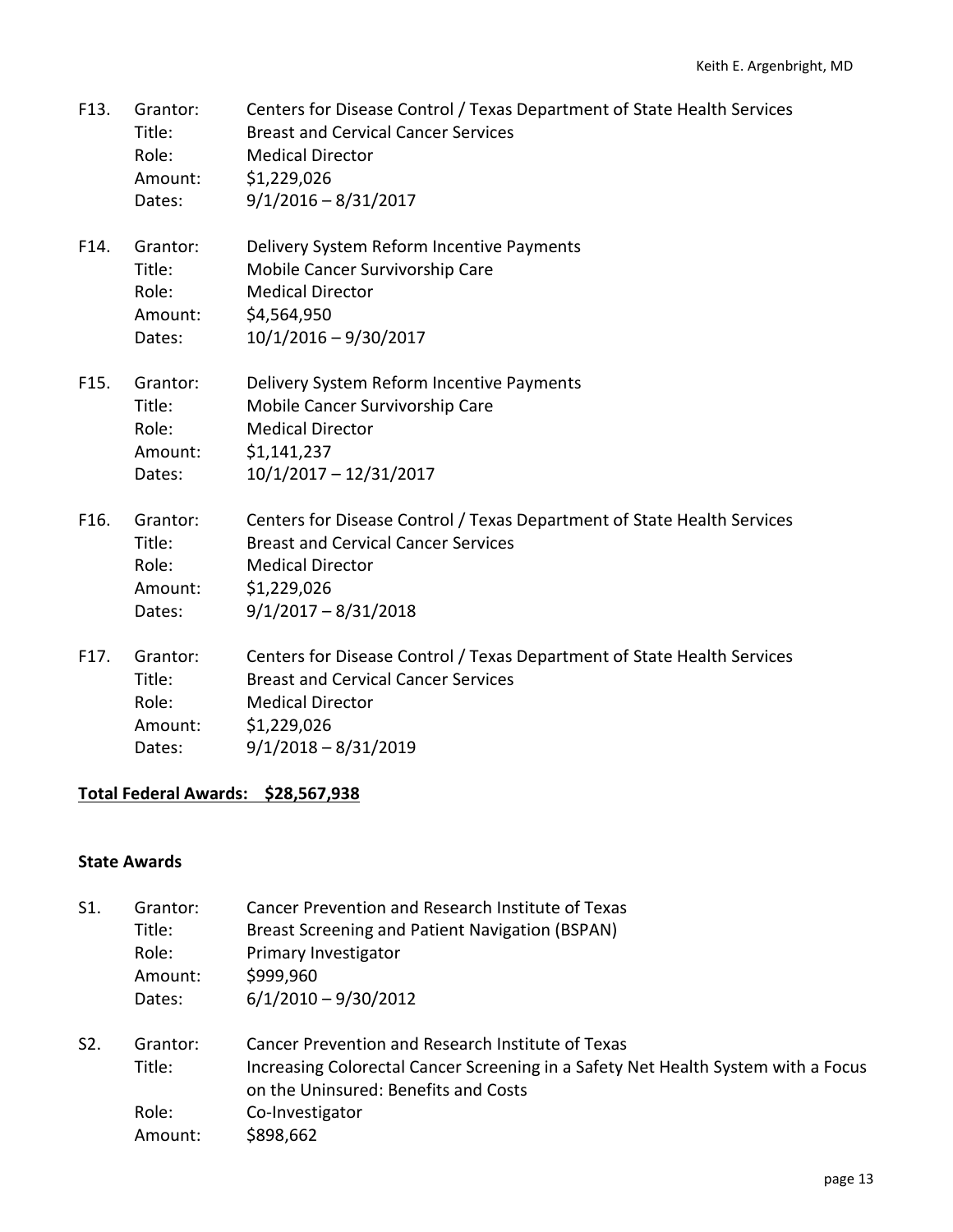Dates: 3/1/2010 – 9/30/2012 S3. Grantor: Cancer Prevention and Research Institute of Texas Title: Fort Worth Program for Community Survivorship (ProComS) Role: Primary Investigator Amount: \$803,816 Dates: 2/1/2011 – 8/30/2013 S4. Grantor: Cancer Prevention and Research Institute of Texas Title: The Rural Texas Physician Cancer Screening Education Program in High-Risk Cancer Cluster Regions Role: Co-Investigator Amount: \$25,000 Dates: 2/1/2011 – 1/31/2013 S5. Grantor: Cancer Prevention and Research Institute of Texas Title: Cancer Genetics Services for Rural and Underserved Populations in Texas Role: Co-Investigator, then Primary Investigator Amount: \$1,597,535 Dates: 8/1/2011 – 1/31/2015 S6. Grantor: Cancer Prevention and Research Institute of Texas Title: Comprehensive Breast Cancer Prevention for High-Risk Women in Dallas County Role: Co-Investigator Amount: \$292,070 Dates: 9/1/2011 – 8/31/2014 S7. Grantor: Cancer Prevention and Research Institute of Texas Title: Breast Screening and Patient Navigation 2: Evaluating a De-Centralized Regional Delivery System for Rural Underserved (BSPAN 2) Role: Co-Investigator Amount: \$2,699,886 Dates: 1/1/2012 – 2/28/2015 S8. Grantor: Cancer Prevention and Research Institute of Texas Title: Evidence-based Colorectal Cancer Screening for the Uninsured Role: Primary Investigator Amount: \$2,249,851 Dates: 8/1/2012 – 5/31/2015 S9. Grantor: Cancer Prevention and Research Institute of Texas Title: The C-SPAN Coalition: Colorectal Screening and Patient Navigation Role: Primary Investigator Amount: \$4,800,000 Dates: 05/20/2015 – 5/19/2018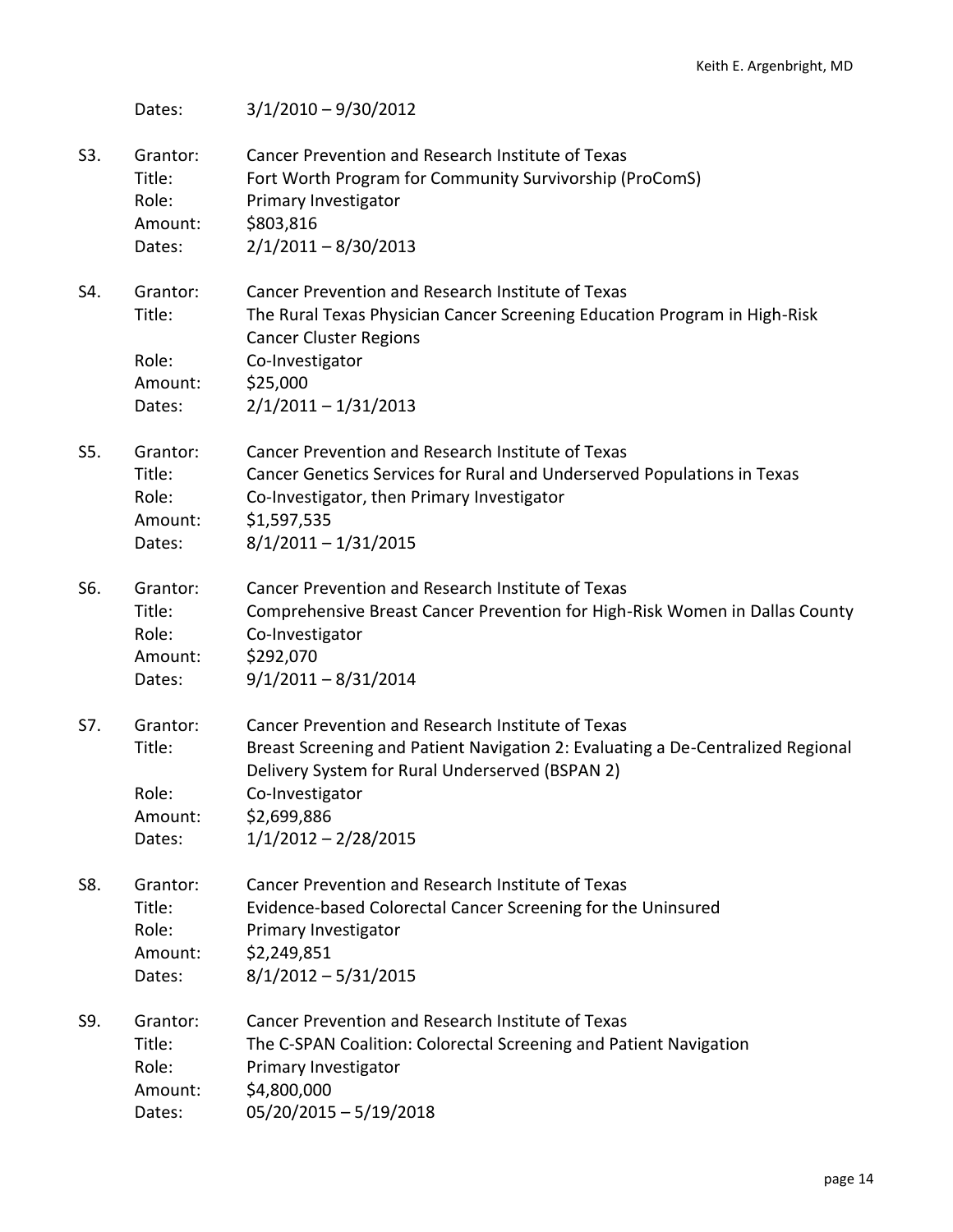| S10.    | Grantor:<br>Title:<br>Role:<br>Amount:<br>Dates: | Cancer Prevention and Research Institute of Texas<br>Population Based Screening for Hereditary Breast and Ovarian Cancer Syndrome<br>and the Lynch Syndrome in the Underserved<br>Primary Investigator<br>\$1,499,872<br>$8/31/2014 - 8/30/2017$ |
|---------|--------------------------------------------------|--------------------------------------------------------------------------------------------------------------------------------------------------------------------------------------------------------------------------------------------------|
| S11.    | Grantor:<br>Title:<br>Role:<br>Amount:<br>Dates: | Cancer Prevention and Research Institute of Texas<br>BSPAN3: Breast Screening and Patient Navigation for Rural and Underserved<br>Women Across North Texas<br>Co-Investigator<br>\$1,499,993<br>$5/20/2015 - 05/19/2018$                         |
| $S12$ . | Grantor:<br>Title:<br>Role:<br>Amount:<br>Dates: | Cancer Prevention and Research Institute of Texas<br>Cervical Cancer Screening and Patient Navigation (X-SPAN)<br>Primary Investigator<br>\$1,499,816<br>$3/1/2017 - 2/29/2020$                                                                  |
| S13.    | Grantor:<br>Title:<br>Role:<br>Amount:<br>Dates: | Cancer Prevention and Research Institute of Texas<br>Lung Cancer Screening and Patient Navigation (LSPAN)<br>Primary Investigator<br>\$1,499,997<br>$3/1/2018 - 2/28/2021$                                                                       |
| S14.    | Grantor:<br>Title:<br>Role:<br>Amount:<br>Dates: | Cancer Prevention and Research Institute of Texas<br>Disseminating Cancer Control Framework and Strategies, a UT System Partnership<br>Primary Investigator<br>\$299,571<br>$3/1/2018 - 2/29/2020$                                               |
| S15.    | Grantor:<br>Title:<br>Role:<br>Amount:<br>Dates: | Cancer Prevention and Research Institute of Texas<br>Evidence-Based Hepatocellular Cancer Prevention through Targeted Hepatitis C<br><b>Screening and Navigation</b><br>Co-Investigator<br>\$299,571<br>$3/1/2018 - 2/28/2021$                   |

# **Total State Awards \$21,967,020**

#### **Local Awards**

L1. Grantor: Susan G. Komen Greater Fort Worth Affiliate Title: Genetic Screening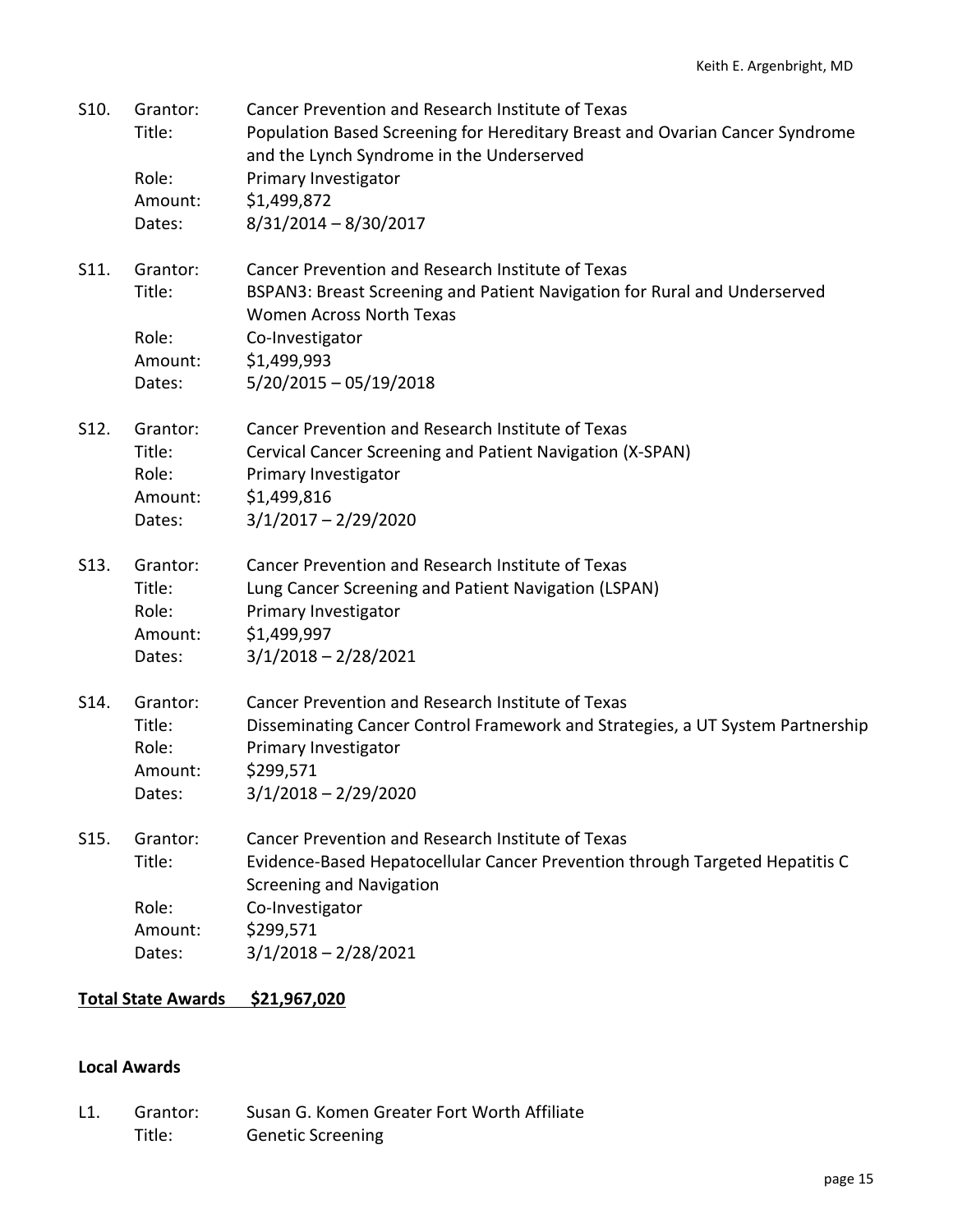|     | Role:<br>Amount:<br>Dates:                       | <b>Medical Director</b><br>\$138,080<br>$1/1/2008 - 12/31/2008$                                                                                       |
|-----|--------------------------------------------------|-------------------------------------------------------------------------------------------------------------------------------------------------------|
| L2. | Grantor:<br>Title:<br>Role:<br>Amount:<br>Dates: | Susan G. Komen Greater Fort Worth Affiliate<br><b>Breast Screening/Diagnostics</b><br><b>Medical Director</b><br>\$167,434<br>$1/1/2009 - 12/31/2009$ |
| L3. | Grantor:<br>Title:<br>Role:<br>Amount:<br>Dates: | Susan G. Komen Greater Fort Worth Affiliate<br><b>Genetic Screening</b><br><b>Medical Director</b><br>\$131,132<br>$1/1/2009 - 12/31/2009$            |
| L4. | Grantor:<br>Title:<br>Role:<br>Amount:<br>Dates: | Susan G. Komen Greater Fort Worth Affiliate<br><b>Breast Screening/Diagnostics</b><br><b>Medical Director</b><br>\$224,301<br>1/1/2010 - 12/31/2010   |
| L5. | Grantor:<br>Title:<br>Role:<br>Amount:<br>Dates: | Susan G. Komen Greater Fort Worth Affiliate<br><b>Genetic Screening</b><br><b>Medical Director</b><br>\$70,765<br>$1/1/2010 - 12/31/2010$             |
| L6. | Grantor:<br>Title:<br>Role:<br>Amount:<br>Dates: | Susan G. Komen Greater Fort Worth Affiliate<br><b>Breast Screening/Diagnostics</b><br><b>Medical Director</b><br>\$237,000<br>$1/1/2011 - 12/31/2011$ |
| L7. | Grantor:<br>Title:<br>Role:<br>Amount:<br>Dates: | Susan G. Komen North Texas Affiliate<br><b>Breast Screening/Diagnostics</b><br><b>Medical Director</b><br>\$122,545<br>$4/1/2011 - 3/31/2012$         |
| L8. | Grantor:<br>Title:<br>Role:<br>Amount:<br>Dates: | Susan G. Komen Greater Fort Worth Affiliate<br><b>Breast Screening/Diagnostics</b><br><b>Medical Director</b><br>\$255,000<br>$1/1/2012 - 12/31/2012$ |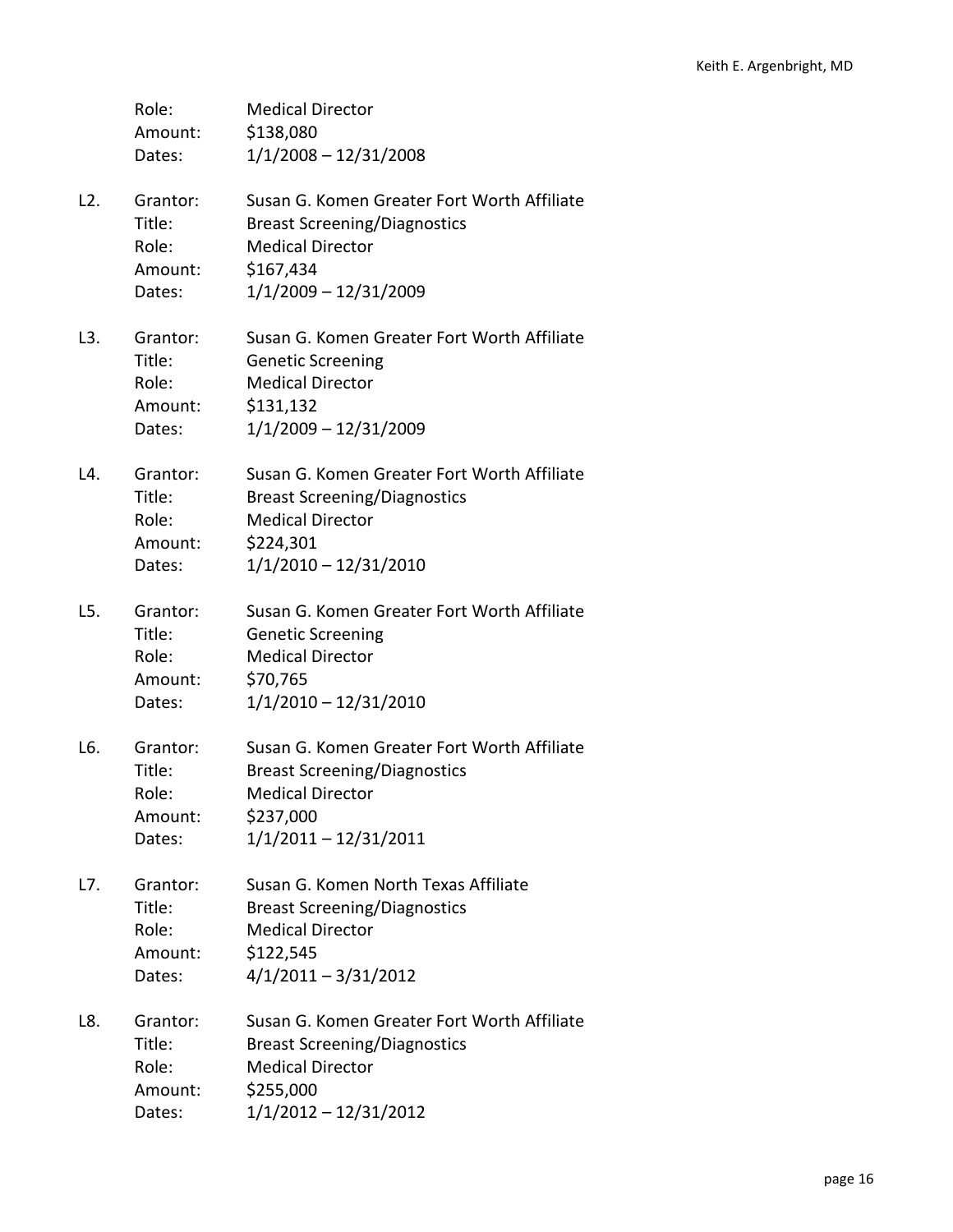| Grantor: | Susan G. Komen North Texas Affiliate |
|----------|--------------------------------------|
| Title:   | <b>Breast Screening/Diagnostics</b>  |
| Role:    | <b>Medical Director</b>              |
| Amount:  | \$191,191                            |
| Dates:   | $4/1/2012 - 3/31/2013$               |
|          |                                      |

L10. Grantor: Susan G. Komen Greater Fort Worth Affiliate Title: Breast Screening/Diagnostics Role: Medical Director Amount: \$235,000 Dates: 1/1/2013 – 3/31/2014

L11. Grantor: Gary Patterson Foundation Title: Breast Screening/Diagnostics Role: Medical Director Amount: \$1,000 Dates: 3/1/2013 – 2/28/2014

| L12. | Grantor: | Susan G. Komen North Texas Affiliate |
|------|----------|--------------------------------------|
|      | Title:   | <b>Breast Screening/Diagnostics</b>  |
|      | Role:    | <b>Medical Director</b>              |
|      | Amount:  | \$155,000                            |
|      | Dates:   | $4/1/2013 - 3/31/2014$               |

- L13. Grantor: Legacy High School Teen Leadership Title: Breast Screening/Diagnostics Role: Medical Director Amount: \$40,000 Dates: 9/1/2013 – 8/31/2014
- L14. Grantor: Communities Foundation of Texas Title: Specialty Onco-Cardiology Clinic for cancer survivors at risk for treatment related cardiac side-effects Role: Primary Investigator Amount: \$50,000 Dates: 1/1/2014 – 12/31/2014
- L15. Grantor: Lizenell Coldwall Foundation Title: Expand breast cancer rehabilitation services for medically underserved, to include lymphedema education and care Role: Medical Director Amount: \$10,000 Dates: 1/1/2014 – 12/31/2014
- L16. Grantor: Susan G. Komen Greater Fort Worth Affiliate Title: Breast Screening/Diagnostics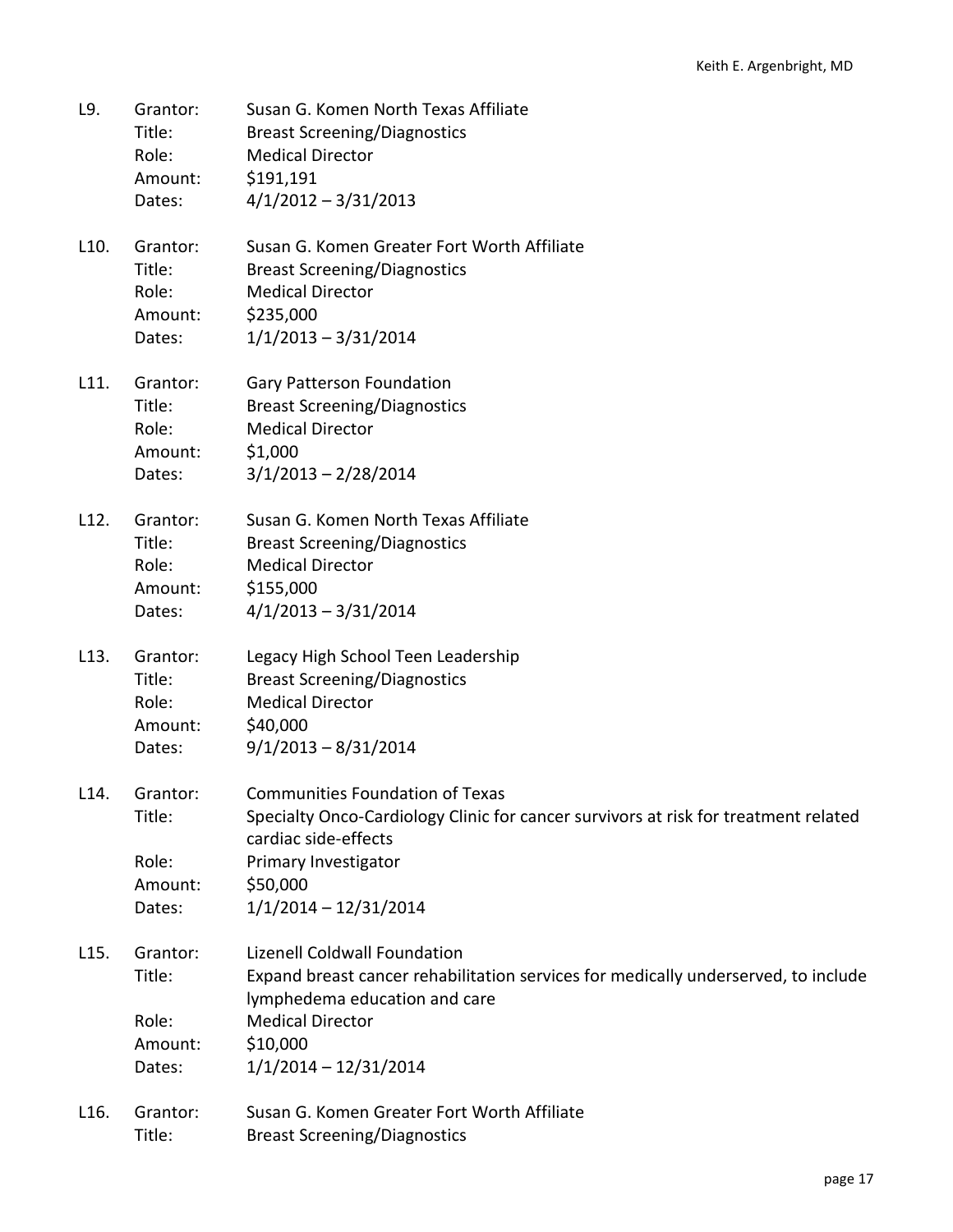|                   | Role:<br>Amount:<br>Dates:                       | <b>Medical Director</b><br>\$170,480<br>$4/1/2014 - 3/31/2015$                                                                                                      |
|-------------------|--------------------------------------------------|---------------------------------------------------------------------------------------------------------------------------------------------------------------------|
| L17.              | Grantor:<br>Title:<br>Role:<br>Amount:<br>Dates: | Susan G. Komen North Texas Affiliate<br><b>Breast Screening/Diagnostics</b><br><b>Medical Director</b><br>\$191,156<br>$4/1/2014 - 3/31/2015$                       |
| L <sub>18</sub> . | Grantor:<br>Title:<br>Role:<br>Amount:<br>Dates: | Legacy High School Teen Leadership<br><b>Breast Screening/Diagnostics</b><br><b>Medical Director</b><br>\$28,431<br>$9/1/2014 - 8/31/2015$                          |
| L <sub>19</sub> . | Grantor:<br>Title:<br>Role:<br>Amount:<br>Dates: | <b>Walsh Foundation</b><br>Expansion of cancer survivorship services for medically underserved<br><b>Medical Director</b><br>\$100,000<br>$10/1/2014 - 9/30/2015$   |
| L <sub>20</sub> . | Grantor:<br>Title:<br>Role:<br>Amount:<br>Dates: | <b>Florsheim Foundation</b><br>Expansion of cancer survivorship services for medically underserved<br><b>Medical Director</b><br>\$5,000<br>$10/1/2014 - 9/30/2015$ |
| L21.              | Grantor:<br>Title:<br>Role:<br>Amount:<br>Dates: | Susan G. Komen North Texas Affiliate<br><b>Breast Screening/Diagnostics</b><br><b>Medical Director</b><br>\$160,580<br>$4/1/2015 - 3/31/2016$                       |
| L22.              | Grantor:<br>Title:<br>Role:<br>Amount:<br>Dates: | <b>Walsh Foundation</b><br>Expansion of cancer survivorship services for medically underserved<br><b>Medical Director</b><br>\$100,000<br>10/1/2015 - 9/30/2016     |
| L23.              | Grantor:<br>Title:<br>Role:<br>Amount:<br>Dates: | Susan G. Komen North Texas Affiliate<br><b>Breast Screening/Diagnostics</b><br><b>Medical Director</b><br>\$160,605<br>$4/1/2015 - 3/31/2016$                       |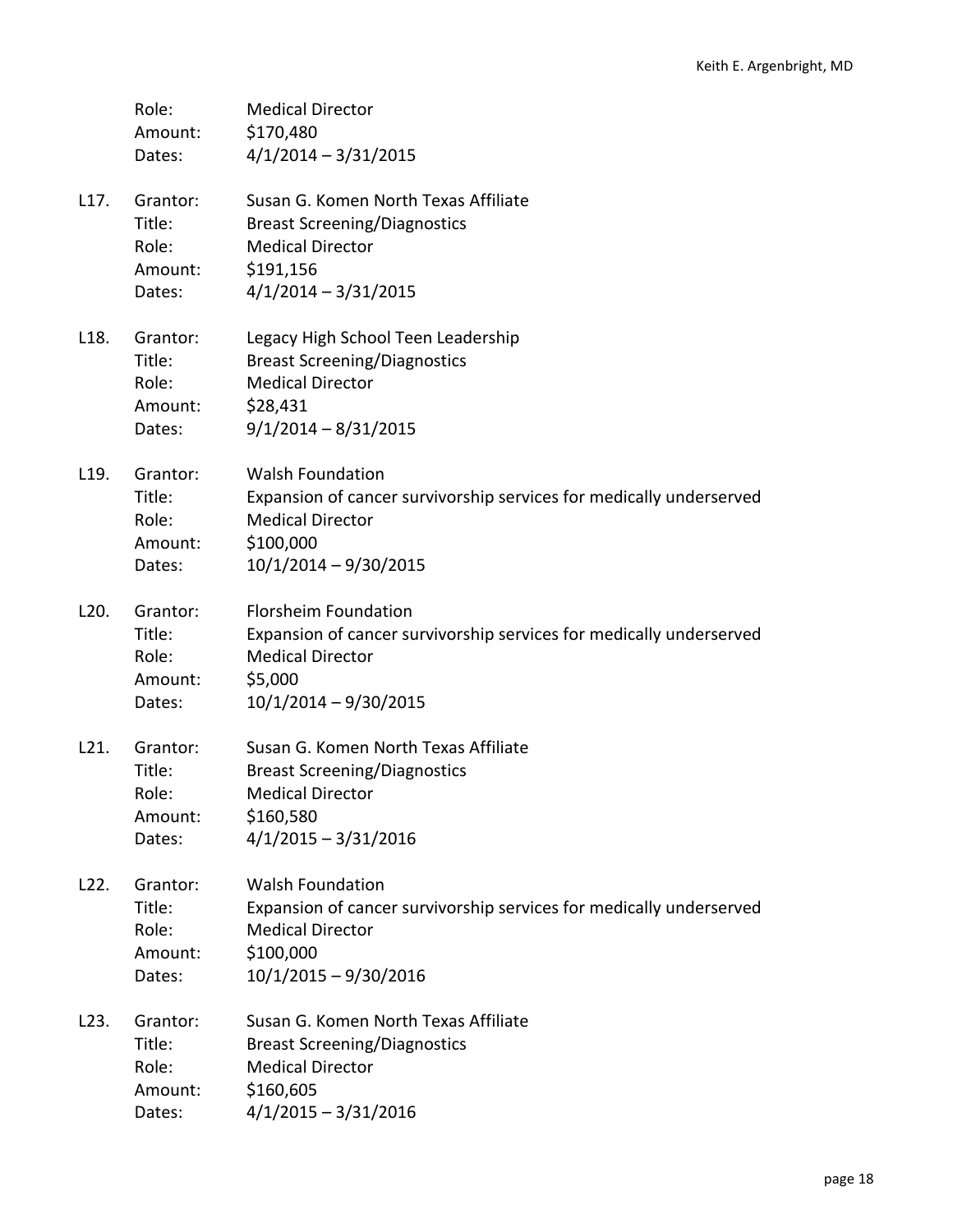| L24. | Grantor:<br>Title:<br>Role:<br>Amount:<br>Dates: | Susan G. Komen Greater Fort Worth Affiliate<br><b>Breast Screening/Diagnostics</b><br><b>Medical Director</b><br>\$199,941<br>$4/1/2016 - 3/31/2017$ |
|------|--------------------------------------------------|------------------------------------------------------------------------------------------------------------------------------------------------------|
| L25. | Grantor:<br>Title:<br>Role:<br>Amount:<br>Dates: | Susan G. Komen North Texas Affiliate<br><b>Breast Screening/Diagnostics</b><br><b>Medical Director</b><br>\$74,999<br>$4/1/2016 - 3/31/2017$         |
| L26. | Grantor:<br>Title:<br>Role:<br>Amount:<br>Dates: | <b>Rutledge Foundation</b><br><b>Onco-Fertility Preservation</b><br><b>Medical Director</b><br>\$27,110<br>$5/1/2016 - 4/30/2017$                    |
| L27. | Grantor:<br>Title:<br>Role:<br>Amount:<br>Dates: | Susan G. Komen Central East Texas Affiliate<br><b>Breast Screening/Diagnostics</b><br><b>Medical Director</b><br>\$21,537<br>$4/1/2017 - 3/31/2018$  |
| L28. | Grantor:<br>Title:<br>Role:<br>Amount:<br>Dates: | Susan G. Komen Greater Fort Worth Affiliate<br><b>Breast Screening/Diagnostics</b><br><b>Medical Director</b><br>\$224,756<br>$4/1/2017 - 3/31/2018$ |
| L29. | Grantor:<br>Title:<br>Role:<br>Amount:<br>Dates: | Susan G. Komen North Texas Affiliate<br><b>Breast Screening/Diagnostics</b><br><b>Medical Director</b><br>\$59,991<br>$4/1/2017 - 3/31/2018$         |
| L30. | Grantor:<br>Title:<br>Role:<br>Amount:<br>Dates: | <b>Rutledge Foundation</b><br><b>Onco-Fertility Preservation</b><br><b>Medical Director</b><br>\$27,110<br>$5/1/2017 - 4/30/2018$                    |
| L31. | Grantor:<br>Title:<br>Role:<br>Amount:           | <b>Walsh Foundation</b><br>Expansion of cancer survivorship services for medically underserved<br><b>Medical Director</b><br>\$100,000               |